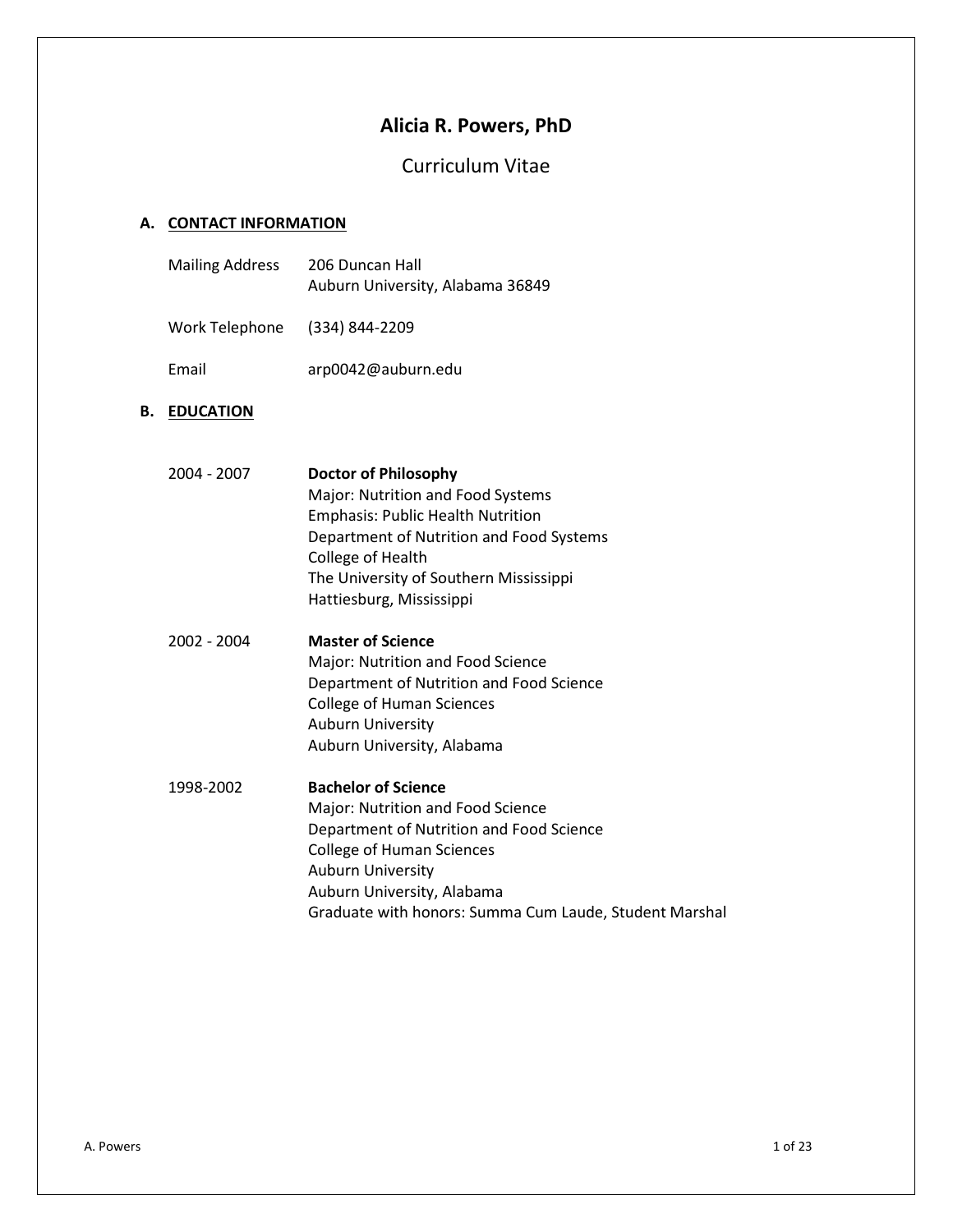# **C. ACADEMIC AND PROFESSIONAL POSITIONS**

| June 2016 - Present                              | <b>Community Health Coordinator/Extension Specialist</b><br>Alabama Supplemental Nutrition Assistance Program - Education<br>Alabama Cooperative Extension System<br><b>Auburn University</b> |
|--------------------------------------------------|-----------------------------------------------------------------------------------------------------------------------------------------------------------------------------------------------|
| August 2013 - June 2016                          | <b>Associate Professor</b><br>Department of Health Sciences<br><b>Furman University</b>                                                                                                       |
| August 2007 - August 2013 Assistant Professor    | Department of Health Sciences<br><b>Furman University</b>                                                                                                                                     |
| December 2009 - June 2016 Principal Investigator | LiveWell Greenville<br>YMCA of Greenville                                                                                                                                                     |
| August 2005 - August 2007 Adjunct Instructor     | Department of Biological Sciences<br>Pearl River Community College, Forrest County Campus                                                                                                     |
| January 2005-August 2007 Adjunct Instructor      | Department of Nutrition and Food Systems<br>The University of Southern Mississippi                                                                                                            |
| August 2004-August 2007                          | <b>Graduate Research Assistant</b><br>Lower Mississippi Delta Nutrition Intervention Research Initiative<br>The University of Southern Mississippi                                            |
| August 2002-August 2004                          | <b>Graduate Research Assistant</b><br>Alabama Nutrition Education Program<br><b>Auburn University</b>                                                                                         |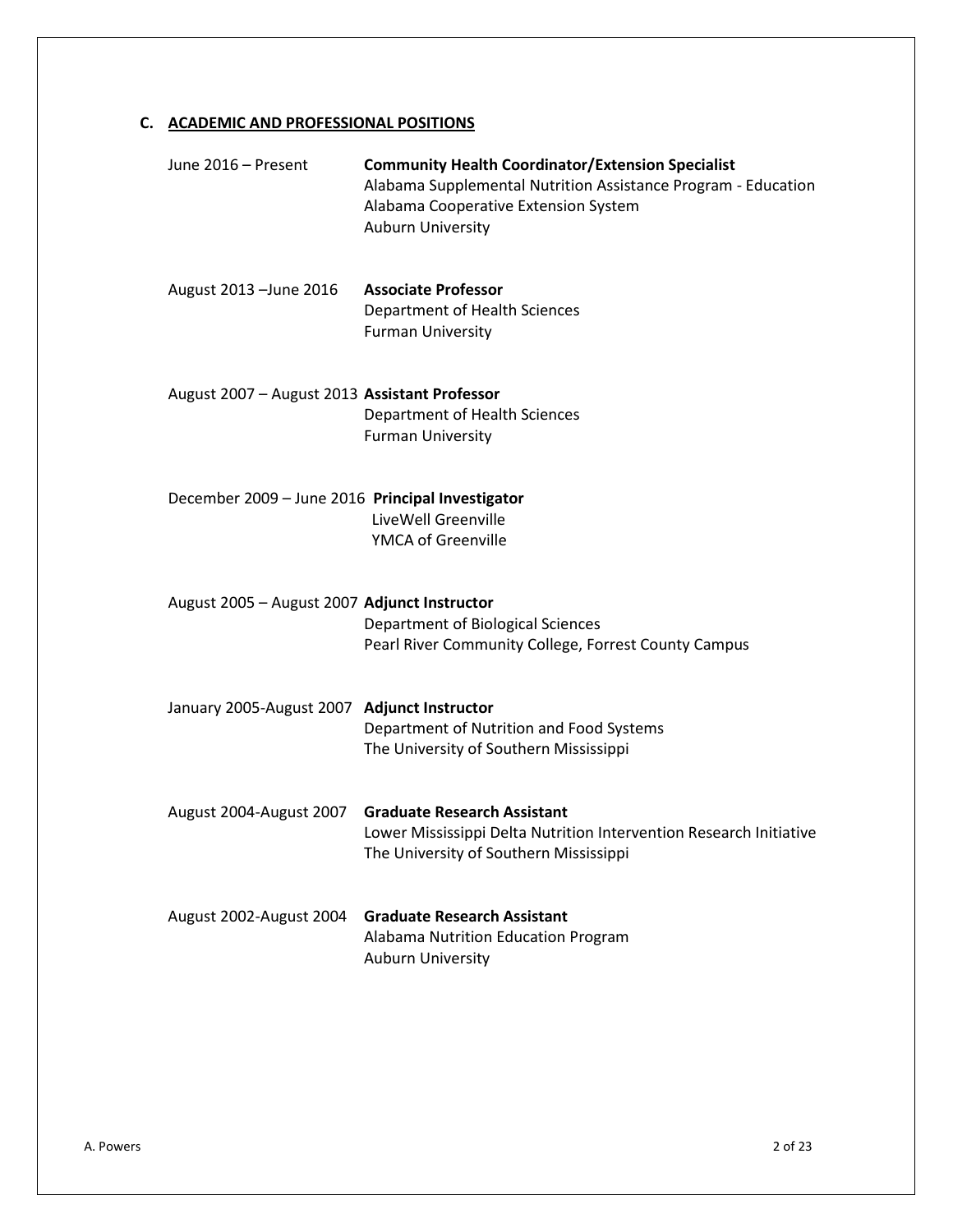## **D. PUBLICATIONS**

#### **Refereed Research Articles – Student Mentees Underlined**

Fair, M.L., Kaczynski, A.T., Hughey, S.M., Besenyi, G.M., & **Powers, A.R.** (in press). Evaluation of a youth-focused initiative to facilitate park usage, discovery and physical activity in Greenville County, SC. *Preventing Chronic Disease*.

Fair, M.L., Reed, J.R., Hughey, S.M., **Powers, A.R.,** & King, S. (2017). The Association between Aerobic Fitness and Academic Achievement among Elementary School Youth. *Translational Journal of American College of Sports Medicine*, *2*(9), 44-50.

Hughey, S.M., Waselmann, K.M., Child, S., **Powers, A.R.**, Reed, J., & Kaczynski, A.T. (2016). Using an environmental justice approach to examine the relationships between park availability and quality indicators, neighborhood disadvantage and racial/ethnic composition. *Landscape and Urban Planning*, *148*, 159-169.

Besenyi, G.M., Fair, M.L., Hughey, S.M., Kaczynski, A.T., **Powers, A.R.**, Dunlap, E. & LiveWell Greenville Park Hop Team (2015). Park Hop: Pilot evaluation of an inter-agency collaboration to promote awareness, visitation and physical activity in Greenville County, SC. *Journal of Park and Recreation Administration*, *33*(4), 69-89.

Reed, J., **Powers, A.R.**, Greenwood, M. Smith, W., & Underwood, R. (2011). Using point of decision messages to intervene on college students' eating behaviors. *American Journal of Health Promotion, 25,* 298-300.

Zoellner J., Connell, C., **Powers, A.R.**, Williams-Avis, A., Yadrick, K., & Bogle, ML. (2010). Does a 6 month pedometer intervention improve physical activity and health among vulnerable African Americans? A feasibility study. *Journal of Physical Activity and Health*, *7*, 224-231.

Zoellner, J., **Powers, A.R.**, Avis-Williams, A., Ndirangu, M., & Yadrick, K. (2009). Compliance and acceptability of maintaining a 6-month pedometer diary in a rural, African American communitybased walking intervention. *Journal of Physical Activity and Health, 6*, 475-482*.*

Zoellner, J., Connell, C., Santell, R., Fungwe, T., Strickland, E., Avis, A., Yadrick, K., Lofton, K., Rowser, M., **Powers, A.R.**, Lucas, G., & Bogle, M. (2007). Fit for Life Steps: Results of a community walking intervention in the rural Mississippi Delta*. Progress in Community Health Partnerships: Research, Education, and Action*, *1*, 49-60.

**Powers, A.R.**, Struempler, B., Guarino, A., Parmer, S. (2005). Effects of nutrition education on second and third grade students' dietary behavior and nutrition knowledge. *Journal of School Health,* 75, 129-133.

Struempler, B., & **Powers (Raby), A.** (2005). Pizza Please: An interactive nutrition evaluation for second and third grade students. *Journal of Nutrition Education and Behavior*, 37, 94-95.

Eck, S., Struempler, B., & **Powers (Raby), A.** (2005). Once Upon a Time in America: An interactive nutrition evaluation. *Journal of Nutrition Education and Behavior,* 37, 46-47.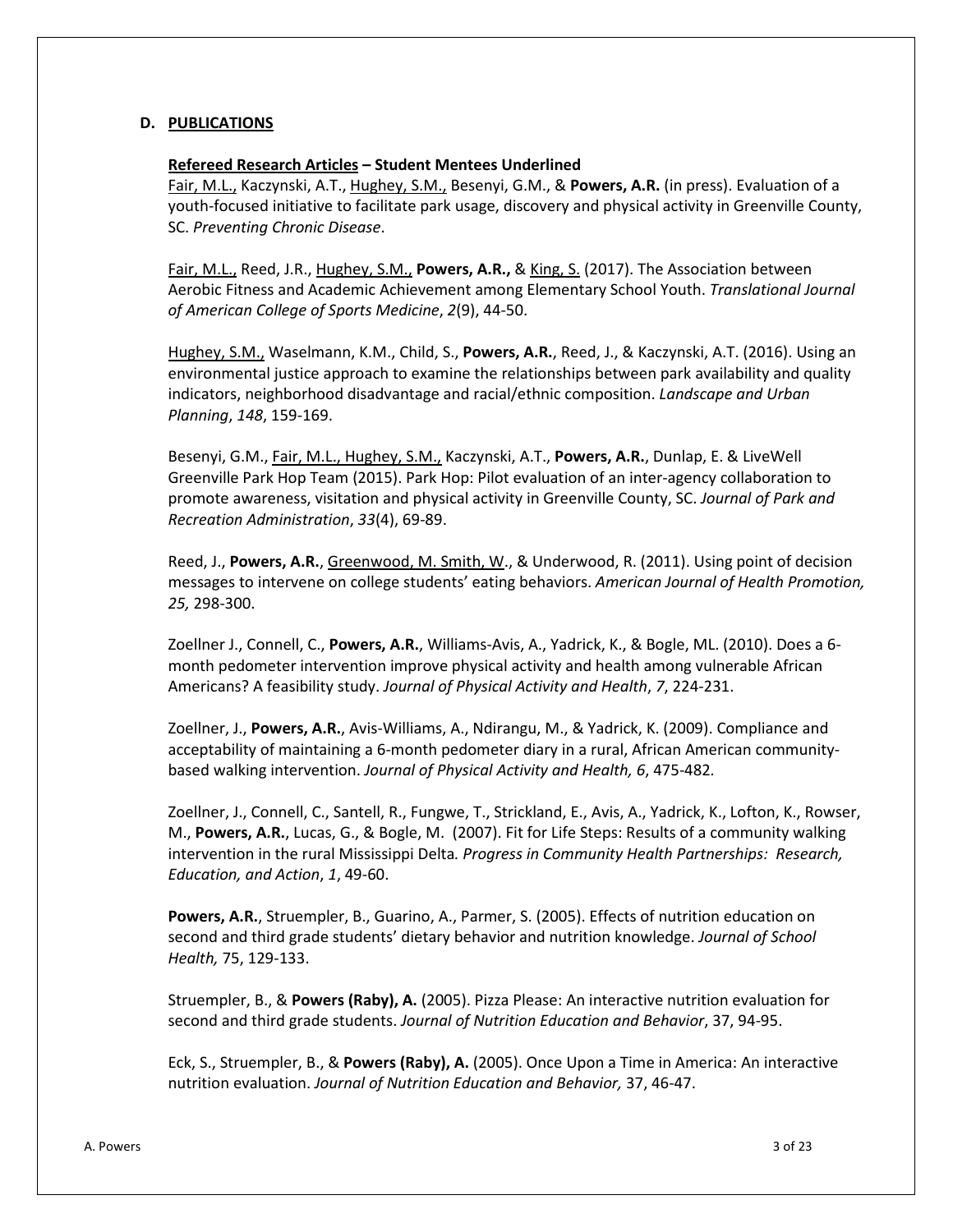#### **Under Review**

Tran, C., **Powers, A.P.,** Funderburk, K., Struempler, B., Parmer, S.M., Griffin, J., & Kellegrew, K. (under review). *Good Choice* healthier retail initiative: Increasing access and appeal of healthy items in convenience stores in rural Alabama. *Preventing Chronic Disease*.

Kemper, K.A., Pate, S.P., Powers, A.R., & Fair, M.L. (under review). Promoting healthy after school environments using a modified Nutrition and Physical Activity Self-Assessment of Child Care (NAP SACC) Instrument. *Public Health Reports*.

Stevens, D., **Powers, A.R.** & The, N. (under review). Culinary Creations: A community-based support for policy change in the elementary school nutrition environment. *Journal of Nutrition Education and Behavior*.

## **In Preparation**

Kellegrew, K.P., **Powers, A.R.,** Struempler, B., Parmer, S.M. & Funderburk, K. (in preparation). Evaluating Barriers to SNAP acceptance in farmers markets. *Journal of Agriculture, Food Systems and Community Development*.

Slining, M., **Powers, A.R.,** Fair, M.L., Price, C., Gibson, L., Negrete, M., Kleine, K., & Thurston, C. (in preparation). Living well at worship: A faith-based approach to improving health and wellness. *Health Education and Behavior*.

Burt, D., Stratton, J., Fair, M.L., Newbold, S., & **Powers, A.R.** (in preparation). Antecedents and consumer behavior: Analysis of point of purchase advertising of healthy food choices. *Journal of Nutrition Education and Behavior*.

Fair, M.L., Kinderknecht, K., & **Powers, A.R.** (in preparation). Culinary Creations Initiative: Creating nutritious scratch made meals in school cafeterias. *Journal of Nutrition Education and Behavior*.

Fair, M.L., Felder, R., & **Powers, A.R.** (in preparation). Pediatrician perception of the LiveWell Greenville at the Doctor Toolkit in improving patient communication regarding healthy lifestyle behaviors. *Health Education and Behavior*.

## **E. PRESENTATIONS**

## **Refereed Research Presentations**

Brock, R.W., Presely-Fuller, P., Reznicek, E., Struempler, B., Carter, W.M., Wells-Marshall, J., Parmer, S.M., Funderburk K. & **Powers, A.R.** (2017). Partnerships to create a healthier rural Alabama. *American Public Health Association*, November 4 – 8, Atlanta, GA.

Funderburk, K.., Struempler, B., Parmer, S.M. & **Powers, A.R.** (2017). Billboards and nutrition education – a two way street: How social marketing in Alabama works with parents. *National Extension Association of Family and Consumer Sciences*, October 16 – 19, Omaha, NE.

Struempler, B., Parmer, S.M., Funderburk, K. & **Powers, A.R.** (2017). A new ay of doing Extension business: Education, social marketing and environmental strategies increase access of healthy foods and physical activity in Alabama. *National Extension Association of Family and Consumer Sciences*, October 16 – 19, Omaha, NE.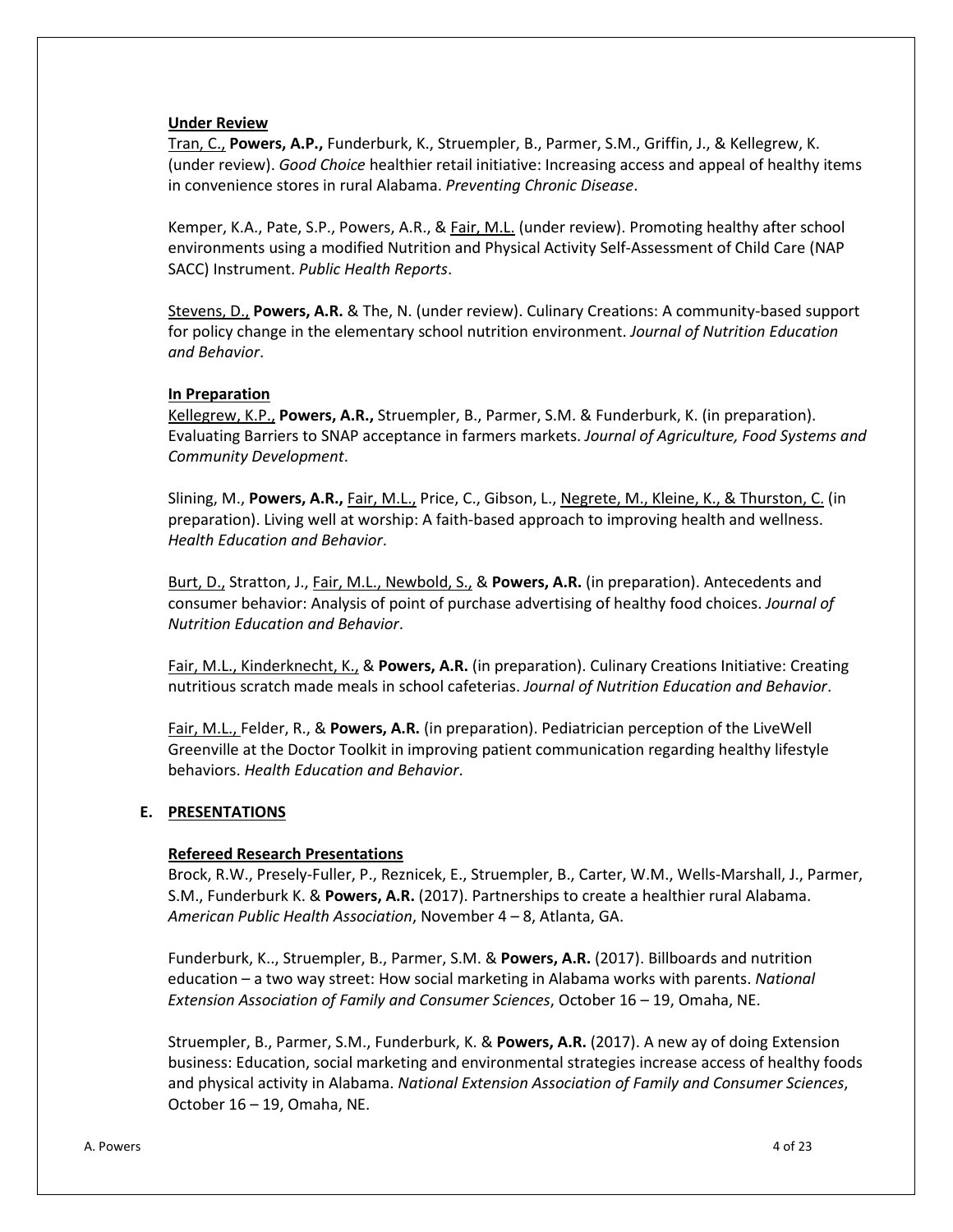Tran, C., **Powers, A.P.,** Struempler, B., Parmer, S.M. & Funderburk, K. (2017). *Good Choice* healthier retail initiative: Increasing access and appeal of healthy items in convenience stores in rural Alabama. *Society of Nutrition Education and Behavior,* July 20-24, Washington, D.C.

Kellegrew, K.P., **Powers, A.R.,** Struempler, B., Parmer, S.M. & Funderburk, K. (2017). Evaluating Barriers to SNAP acceptance in farmers markets. *Society of Nutrition Education and Behavior,* July 20-24, Washington, D.C.

**Powers, A.R.,** Struempler, B., Parmer, S.M., Funderburk, K., Brock, R.W., Griffin, J., Tran, C. & Kellegrew, K.P. (2017). Road to a healthy Alabama: Policy, system and environmental strategies to increase access and appeal of healthy foods. *Society of Nutrition Education and Behavior,* July 20-24, Washington, D.C.

**Powers, A.R.,** Struempler, B., Parmer, S.M. & Funderburk, K. (2017). Planning and reporting policy, system and environmental changes for Alabama SNAP-Ed: An assessment and evaluation tool. *Society of Nutrition Education and Behavior,* July 20-24, Washington, D.C.

**Powers, A.R.,** Struempler, B.., Parmer, S.M., Funderburk, K., Brock, R.W., Griffin, J., Tran, C. & Kellegrew, K.P. (2017). Making it easier to Live Well in Alabama: Policy system and environmental change strategies to increase access and appeal of healthy food. *National Health Outreach Conference*, May 2 – 4, Annapolis, MD.

Helms, S., Griffin, J., Brock, R.W., Parmer, S.M., Struempler, B., Funderburk, K., **Powers, A.R.,** Lewis, J., Tran, C. &Kellegrew, K. (2017). SNAP-Ed, EFNEP and CDC: A community partnership to prevent obesity in Alabama. *National Health Outreach Conference*, May 2 – 4, Annapolis, MD.

Brock, R.W., Mitchell, G., Helms, S., Struempler, B., Griffin, J., Lewis, J., Parmer, S.M., Funderburk, K., **Powers, A.,** Tran, C. & Kellegrew, K.P. (2017). Grocery stores, Alabama EFNEP and CDC partner to improve healthy food access in rural Alabama. *National Health Outreach Conference*, May 2 – 4, Annapolis, MD.

Tran, C.N., **Powers, A.R.,** Struempler, B. & Parmer, S. (2017). *Good Choice* healthier retail initiative: Increasing access and appeal of healthy items in rural Alabama. *This is Research: Auburn University Student Symposium*, April 13, Auburn University, AL.

Kellegrew, K.P., **Powers, A.R.,** Struempler, B., Parmer, S.M. & Funderburk, K., (2017). Evaluating barriers to SNAP acceptance in farmers markets. *Alabama Dietetic Association Annual Meeting*, March  $1 - 3$ , Birmingham, AL.

Stratton, J.P., Hall, C., Newbold, S., **Powers, A.R.,** Fair, M.L., & Wills, S. (2016). Antecedents and healthy food choices: Effects of a healthy eating program in a fast-casual restaurant*. Annual Convention of the Florida Association for Behavior Analysis*, September 14-17, Ft. Lauderdale, FL.

Stratton, J.P., Burt, D., **Powers, A.R.,** Fair, M., Horner, N., & Newbold, S. (2016). Consumer behavior patterns of healthier food choices: Efforts from a 5-year community-based collaboration. *Annual Conference of the Association for Behavior Analysis International*, May 27 – May 31, Chicago, IL.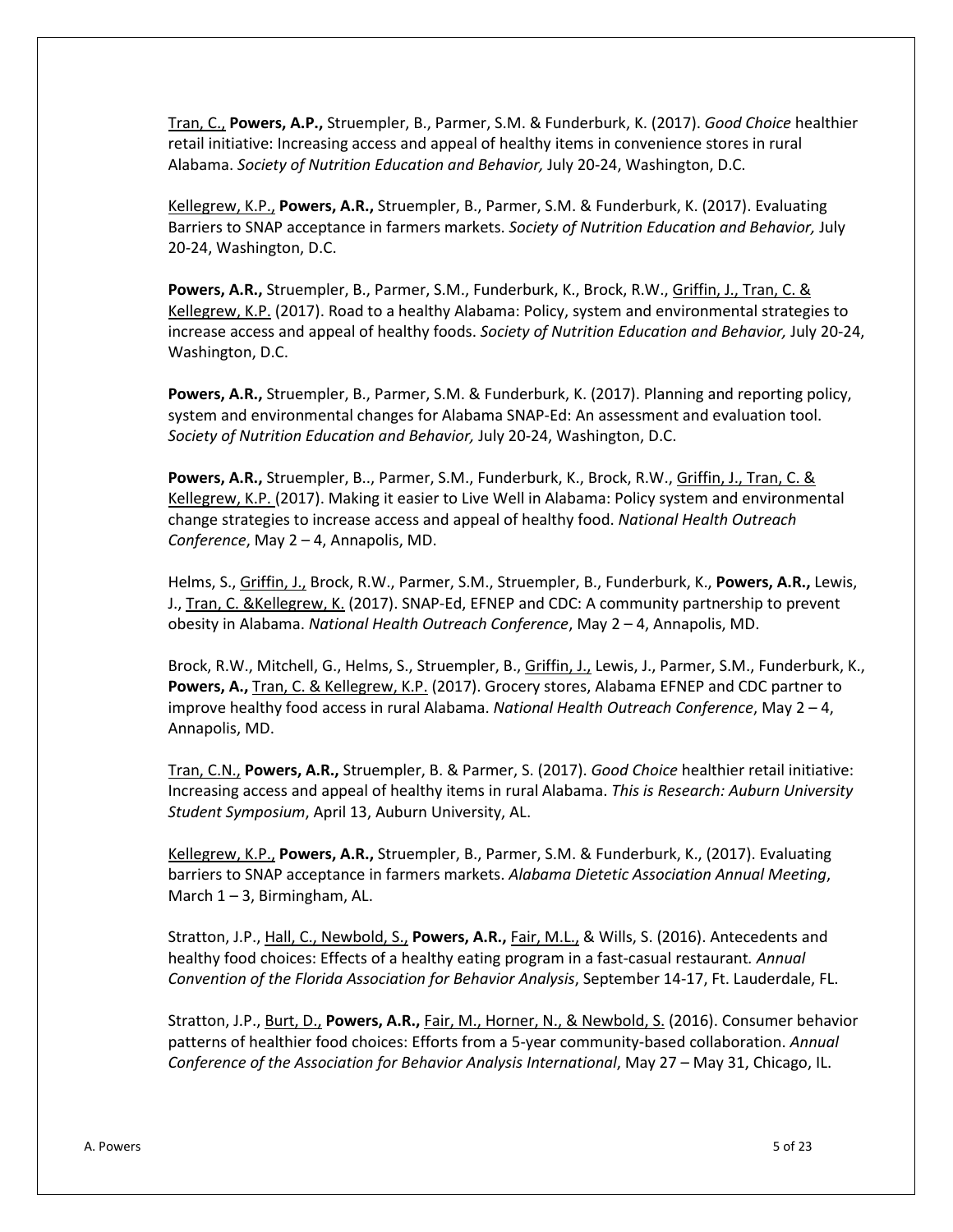Kemper, K., **Powers, A.R.,** Pate, S., Fair, M.L., Jackman, M. & Shealy, R. (2016). Change your child's environment, change your child's healthy: Use of Environmental and Policy Assessment Observation (EPAO) tool in after school settings to support environment and policy change. *South Carolina Public Health Conference*, February 17-19, Charleston, SC.

Fair, M.L., Hughey, S.M., Reed, J., & **Powers, A.R.** (2016). Examining the associations between Fitnessgram PACER laps and academic achievement among 3<sup>rd</sup>-5<sup>th</sup> elementary school youth. *South Carolina Public Health Conference*, February 17-19, Charleston, SC.

Fair, M.L. & **Powers, A.R.** (2016). Use of the School Health Index self-assessment and planning guide to support changes in school health policies and practices. *South Carolina Public Health Conference*, February 17-19, Charleston, SC.

Hughey, S.M., Gilrain, T., Young, C., Fair, M.L., **Powers, A.R.,** Kaczynski, A.T., Wills, S., At Play Workgroup. (2016). At Play! Efforts of a county-wide coalition to enhance physical activity environments and opportunities in underserved communities in Greenville County, South Carolina. *Active Living Research Conference*, January 31 – February 3, Clearwater, FL.

Fair, M.L., Kaczynski, A.T., Hughey, S.M., Besenyi, G.M., & **Powers, A.R.** (2016). Evaluation of a youth-focused initiative to facilitate park usage, discovery and physical activity in Greenville County, SC. *Active Living Research Conference*, January 31 – February 3, Clearwater, FL.

Slining, M.M., Price, C., Thurston, C., Gibson, L., & **Powers, A.R.** (2015). CBPR: Evaluation of faithbased health promotion interventions. *American Public Health Association Annual Meeting*, October 31 – November 4, Chicago, IL.

Kemper, K., **Powers, A.R.,** Pate, S., Shealy, R., Jackman, M. & Fair, M. (2015). Use of Environment and Policy Assessment Observation (EPAO) tool in afterschool settings to support policy and environment change. *American Public Health Association Annual Meeting*, October 31 – November 4, Chicago, IL.

Fair, M., Hughey, M., Reed, J., & **Powers, A.R.** (2015). Examining the associations between Fitnessgram PACER laps and academic achievement among  $3<sup>rd</sup> - 5<sup>th</sup>$  grade elementary school youth. *American Public Health Association Annual Meeting*, October 31 – November 4, Chicago, IL.

Newbold, S., Horner, S., Stratton, J.P., Fair, M., **Powers, A.R.,** & Wills, S. (2015). Consumer acceptance of health concession options at Greenville County waterparks. *Obesity Summit*, October 29, Columbia, SC.

Mutschler, E., Toto, M., Chernati, D., Fair, M.L., Hughey, S.M., **Powers, A.R.,** & Wills, S. (2015). Park Hop: Interagency collaboration to promote park visitation and physical activity among youth in Greenville County, SC. *Obesity Summit*, October 29, Columbia, SC.

Seery, M. & **Powers, A.R.** (2015). So what is LiveWell Greenville: A fellow's view. *Obesity Summit*, October 29, Columbia, SC.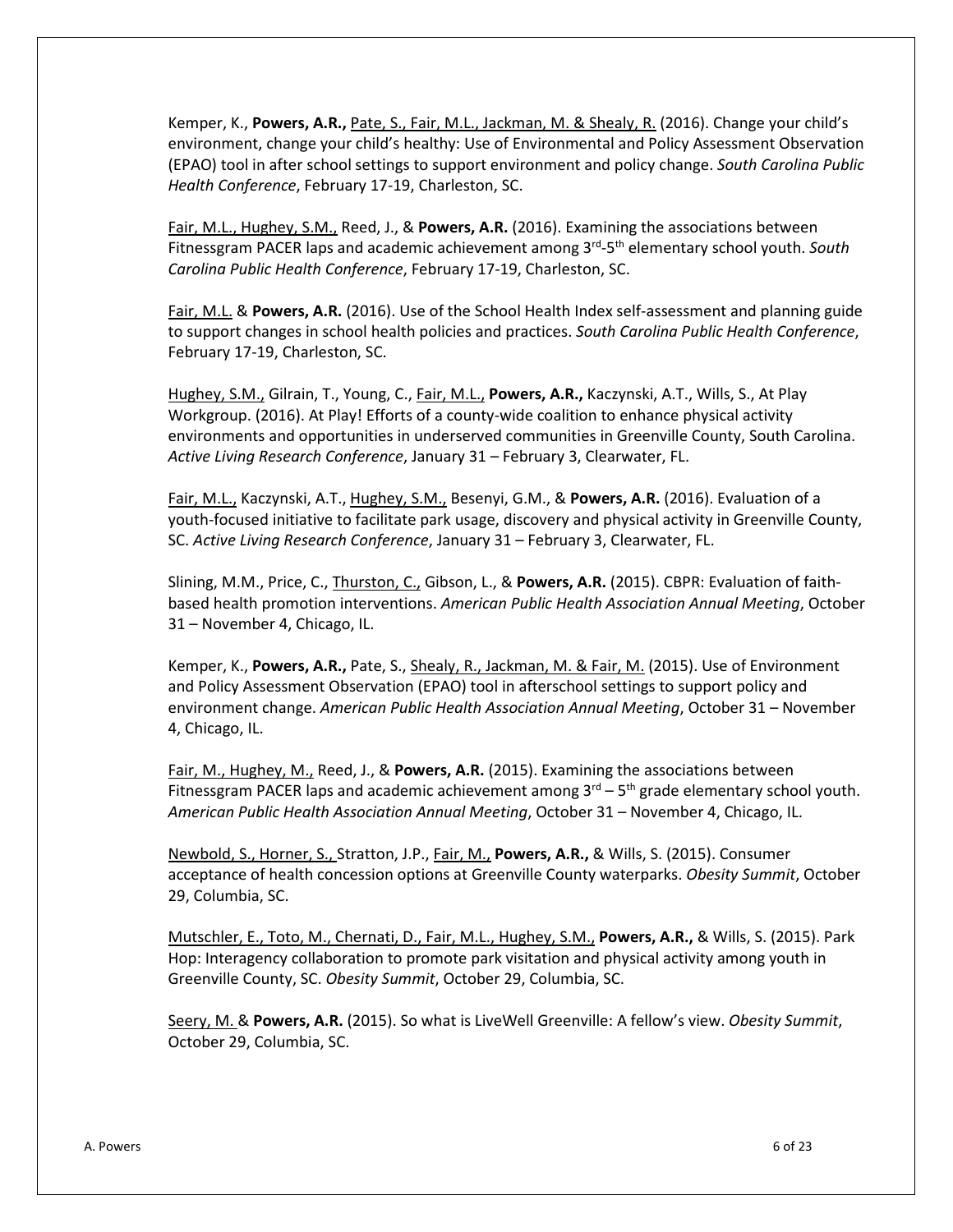Stratton, J.P., Burt, D., **Powers, A.R.,** Fair, M., Horner, N., & Newbold, S. (2015). Antecedents and consumer behavior: Analysis of point of purchase advertising of healthy food choices. *Convention of the Florida Association for Behavior Analysis*, September 14 – September 17, Daytona Beach, FL.

**Powers, A.R.**, Lipham, L., & Hughey, S.M. (2015). Exploring disparities in food store environment in Greenville County, SC. *Society of Nutrition Education and Behavior Annual Conference*, July 25 – July 28, Pittsburgh, PA.

Stevens, D., The, N., **Powers, A.R.**, & Fair, M.L. (2015). Culinary Creations: A community-based support for policy change in the elementary school nutrition environment. *Society of Nutrition Education and Behavior Annual Conference*, July 25 – July 28, Pittsburgh, PA.

Burt, D., **Powers, A.R.,** Stratton, J.P., & Fair, M.L. (2015). Consumer acceptance of healthy concession options at Greenville County waterparks. *Society of Nutrition Education and Behavior Annual Conference*, July 25 – July 28, Pittsburgh, PA.

Felder, R.B., Fair. M.L., **Powers, A.R.,** Wills, S. (2015). Pediatrician perception of the LiveWell Greenville "At the Doctor" Toolkit in improving patient communication regarding healthy lifestyle behaviors. July 7 – July 9, Kansas City, MO.

Burt, D.C., **Powers, A.R.,** Wills, S., Felder, R.B., Kemper, K.A., Price, C.E. & The, N.S. (2014). Consumer acceptance of healthy concession options at Greenville County, South Carolina waterparks. *American Academy of Health Behavior Conference*, March 16 – March 19, Charleston, SC.

Kemper, K.A., **Powers, A.R.,** Stephens, M., McClesky, E., The, N.S., Felder, R.B., Price, C.E. & Wills, S. (2014). Promoting healthy environments in afterschool settings. *American Academy of Health Behavior Conference*, March 16 – March 19, Charleston, SC.

Felder, R.B., **Powers, A.R.,** Brackbill, E., Wills, S., Gonzalez, D., The, N.S., Price, C.E. & Kemper, K.A. (2014). Pediatrician perceptions of the LiveWell Greenville "At the Doctor" Toolkit for improving patient communication regarding healthy lifestyle behaviors. *American Academy of Health Behavior Conference*, March 16 – March 19, Charleston, SC.

Besenyi, G.M., Fair, M.L., Dunlap, E., Kaczynski, A.T., **Powers, A.R.,** & the LiveWell Greenville Park Hop Team. (2014). Park Hop: An inter-agency collaboration to promote park visitation and physical activity in Greenville, SC. Accepted for presentation at the *Active Living Research Conference*, March 9 – March 12, San Diego, CA.

Lipham, L., & **Powers, A. R.** (2012). Determination of food deserts in Greenville County. *South Carolina Clinical and Translational Research Scientific Retreat on Obesity*, October 12, Charleston, SC.

Burt, D. & **Powers, A.R.** (2012). Healthier concession options at Greenville County water parks. *South Carolina Clinical and Translational Research Scientific Retreat on Obesity*, October 12, Charleston, SC.

**Powers, A.R.** & Dunlap, E. (2012). LiveWell Greenville: Making the Healthy Choice the Easy Choice. *South Carolina Clinical and Translational Research Scientific Retreat on Obesity*, October 12, Charleston, SC.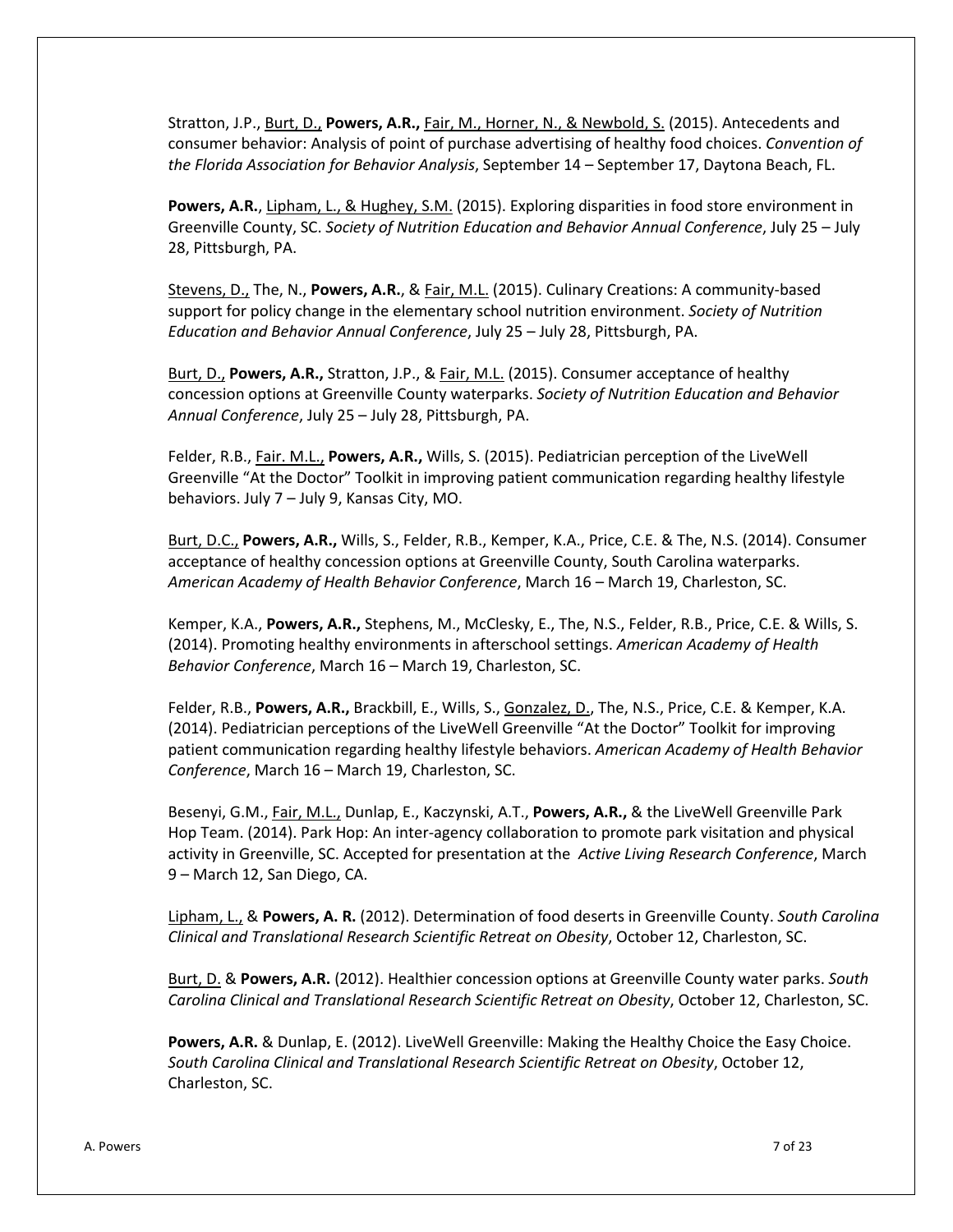**Powers, A.R.,** Lyerly, R., Manley, M. (2012). Sociodemographic, health and environmental characteristics of a minority, low income community in suburban southeast. *Active Living Research Conference*, March 12 – March 14, San Diego, CA.

Perry, L. & **Powers, A.R.** (2009). Activate South Carolina's impact on weight, body mass index and physical activity participation. *South Carolina Public Health Association Annual Meeting*, Myrtle Beach, SC.

Holmes, T., Yu, D., & **Powers, A.R.** (2009). College student awareness of energy drink ingredients, ingredient amounts and ingredient effects. *National Conference on Undergraduate Research*, University of Wisconsin – LaCrosse, WI.

Cone, L., Smith, S., & **Powers, A.R.** (2009). Food purchasing choices of Supplemental Nutrition Assistance Program (SNAP) participants in Greenville County, South Carolina. *Society of Nutrition Education Annual Meeting*, New Orleans, LA.

**Powers, A.R.,** Yadrick, M., Connell, C., Zoellner, J., Molaison, E., Williams, A., & Ndirangu, M. (2008). A comprehensive process evaluation of a community based participatory research intervention, Fit for Life Steps. *International Society for Behavioral Nutrition and Physical Activity Annual Meeting*, Banff, Alberta Canada.

Greenwood, M., Smith, W., Bare, B., Reed, J., & **Powers, A.R.** (2008). Using point of decision messages to intervene on college students' eating behaviors. *National Conference on Undergraduate Research*, Salisbury University, MD.

Bounds, W. & **Powers, A.R.** (2006). Behavioral and cognitive predictors of body mass index in African American females. *Federation of American Societies for Experimental Biology Annual Meeting,* San Francisco, CA.

Zoellner, J., Connell, C., Santell, R., Fungwe, T., Strickland, E., Yadrick, K., Avis, A., Lofton, K., Rowser, M., **Powers, A.R.,** Bogle, M. (2006). Community-based participatory research: Benefits and challenges in the Hollandale Fit for Life Steps Program. *Federation of American Societies for Experimental Biology Annual Meeting*, San Francisco, CA.

#### **Invited Presentations**

**Powers, A.R.** (2017). Live Well Faith Communities training. *Alabama Extension Nutrition Program Team*, January 20, Opelika, AL.

**Powers, A.R.** (2016). Integrating grassroots groups, coalitions and advisory committees to accelerate success in ACES. *Alabama Extension County Extension Coordinator SET Team Meetings*, October and November, AL.

**Powers, A.R.** (2016). Policy, system and environmental change. *Alabama Extension Human Nutrition, Diet and Health Regional Extension Agents Program Meeting*, October 5, Auburn University, AL.

**Powers, A.R.** (2016). Public health nutrition in action. *Guest Lecture, NTRI 4620 Public Health Nutrition*, Fall 2016, Auburn University, AL.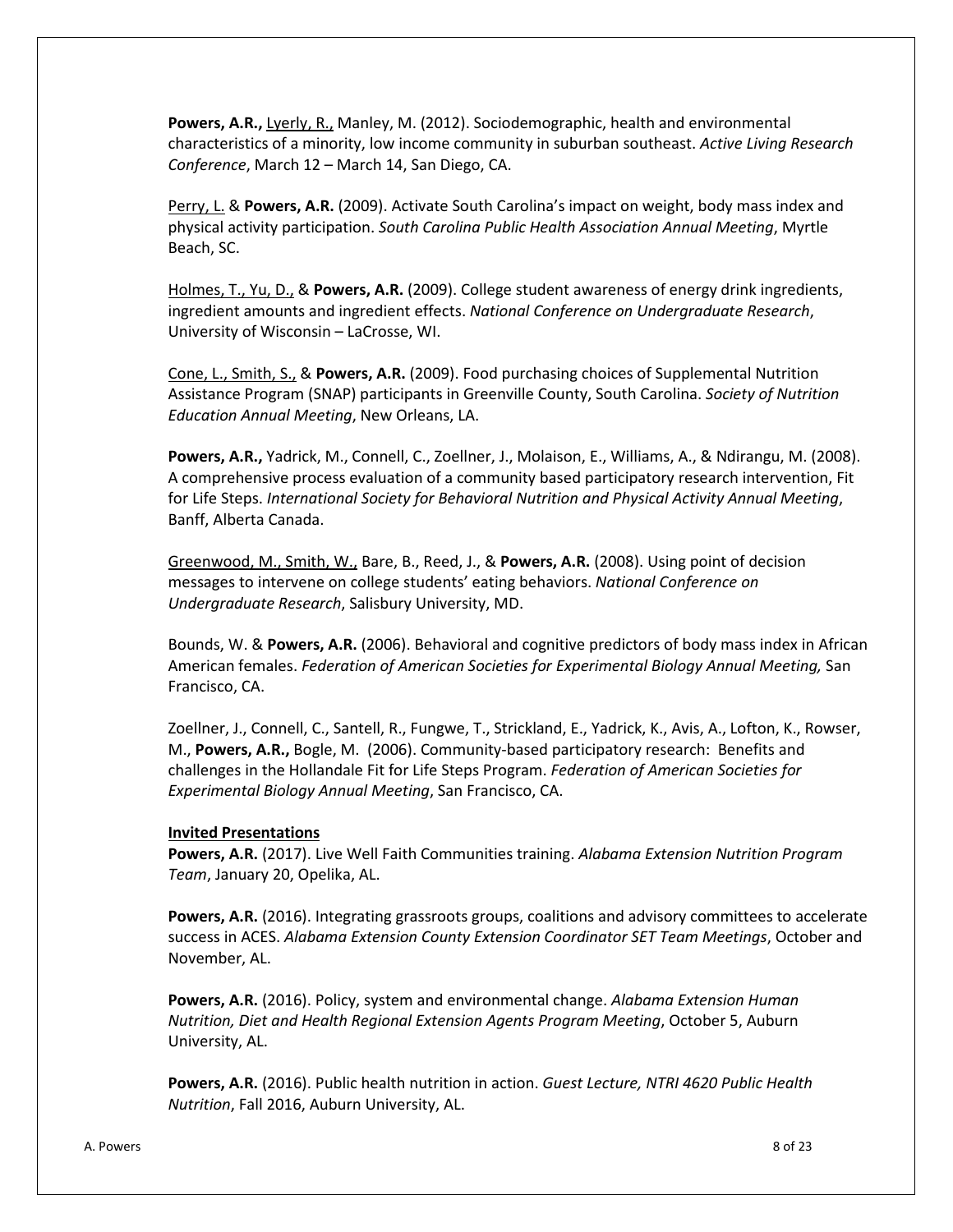Stratton, J.P., Burt, D., **Powers, A.R.,** Fair, M., Horner, N., & Newbold, S. (2015). Antecedents and consumer behavior: Analysis of point of purchase advertising of healthy food choices. *Inaugural Undergraduate Public Health Research Collaboration*, September 11, Greenville, SC.

**Powers, A.R.,** Slining, M.M., The, N.S., Kinderknecht, K., & Clark, S. (2015). LiveWell Greenville: Making the healthy choice the easy choice. *Furman University Board of Trustees Quarterly Meeting*, May 15, Greenville, SC.

Slining, M.M. & **Powers, A.R.** (2015). Living well at worship: A faith-based approach to improving health and wellness. *The Duke Endowment Rural Church Initiative Discussion*, May 1, Charlotte, NC. Kinderknecht, K., **Powers, A.R.,** The, N.S. (2015). Food fight: Combatting childhood obesity in Greenville County schools. *Furman Engaged*, April 14, Greenville, SC.

Kemper, K., **Powers, A.R.,** Pate, S., Shealy, R., Jackman, M. & Fair, M. (2015). Environment and policy assessment of physical activity and nutrition in out of school time settings. *Furman Engaged*, April 14, Greenville, SC.

Myers, A.G. & **Powers, A.R.** (2015). When research gets cheesy: Papa John's Pizza© delivering healthy incentives to Greenville County schools. *Furman Engaged*, April 14, Greenville, SC.

Haase, O., Burt, D., **Powers, A.R.** & Stratton, J.P. (2015). Healthy food makes a splash in Greenville waterparks. *Furman Engaged*, April 14, Greenville, SC.

Mulloy, N. & **Powers, A.R.** (2015). Not your average farm to table: Connecting Greenville to local produce. *Furman Engaged*, April 14, Greenville, SC.

Seery, M. & **Powers, A.R.** (2015). So what is LiveWell Greenville: A fellow's view. *Furman Engaged*, April 14, Greenville, SC.

Clark, S., Slining, M.M., The, N.S., & Powers, A.R. (2015). Cracking the code: What's for lunch in Greenville County schools. *Furman Engaged*, April 14, Greenville, SC.

O'Rouke, S., Smith, L., Thomas, P., Vinson, D., Gandolfo, D., & **Powers, A.R**. (2015). Public engagement panel discussion. *Inauguration of 12th President of Furman University, Dr. Elizabeth Davis*, March 16, Greenville, SC.

**Powers, A.R.** (2015). Food access and systems in Greenville County. *Greenville Partnership for Philanthropy*, March 9, Greenville, SC.

Slining, M.M. & **Powers, A.R.** (2014). Team-based learning applied to research methods in health sciences. Furman University Faculty Retreat, August 14, Greenville, SC.

Slining, M.M. & **Powers, A.R.** (2014). Team-based learning applied to research methods in health sciences. Furman University Center for Teaching and Learning Lunch and Learn, April 30, Greenville, SC.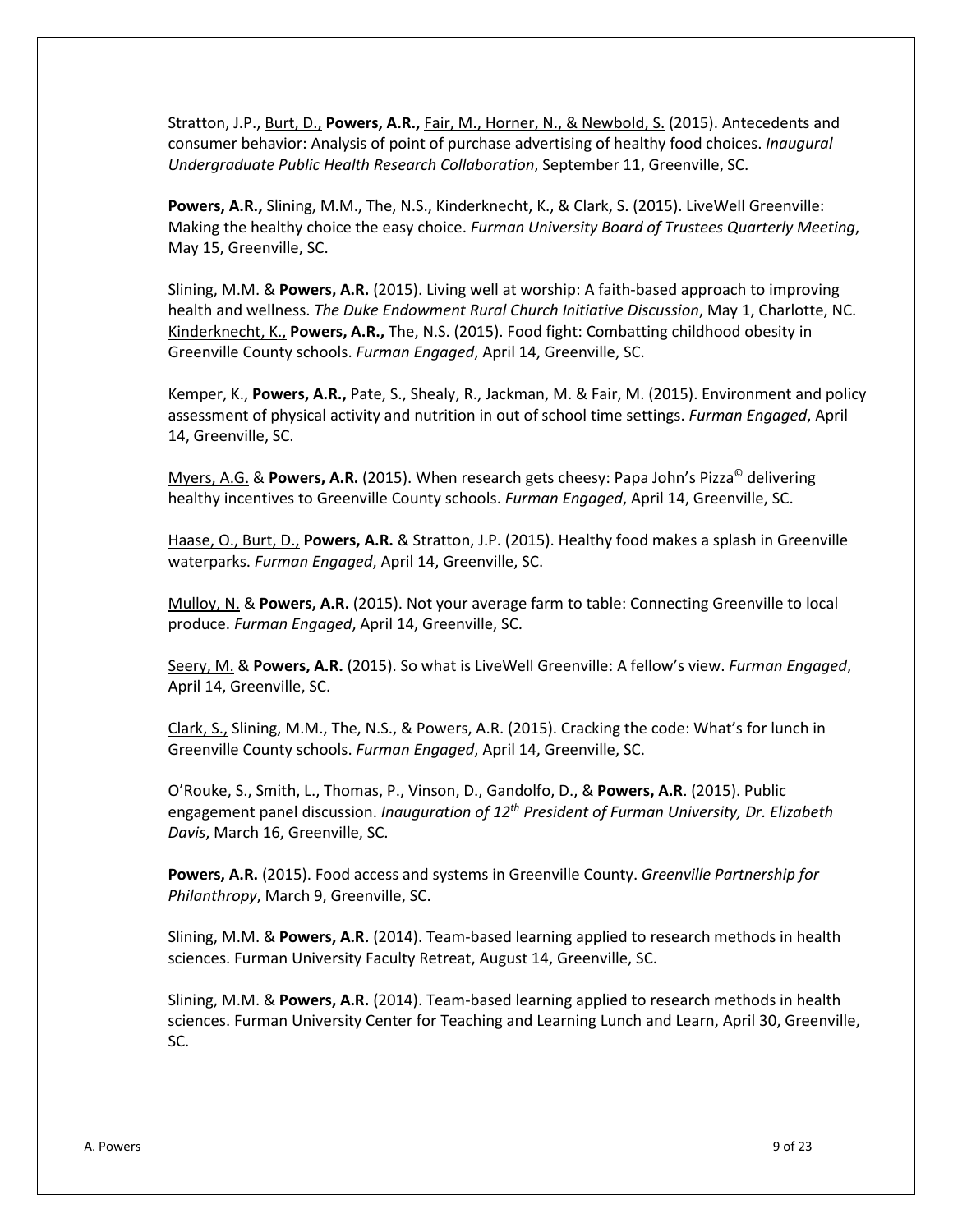Eidt, S., **Powers, A.R.,** & Wills, S. (2014). LiveWell Greenville "At the Doctor" motivational interviewing training to improve patient-counseling practices. *Furman Engaged*, April 14, Greenville, SC.

Lipham, L. & **Powers, A.R**. (2014). Determination of food deserts in Greenville County. *Furman Engaged*, April 14, Greenville, SC.

**Powers, A.R.** (2013). Food deserts: An introduction. *Campus Sustainability Summit on Food and Farming sponsored by The Duke Endowment,* Charlotte, NC.

**Powers, A.R.** (2013). Food desert panel. *Campus Sustainability Summit on Food and Farming sponsored by The Duke Endowment*, Charlotte, NC.

Burt, D. & **Powers, A.R.** (2013). Healthier concession options at Greenville County water parks. *Furman Engaged*, April 14, Greenville, SC.

Douglas, E., & **Powers, A.R.** (2013). LiveWell Greenville: Workplace wellness. *Furman Engaged*, April 14, Greenville, SC.

Flowers, M., Schill, E., & **Powers, A.R.** (2013). Determination of food deserts in The City of Greenville. *Furman Engaged*, April 14, Greenville, SC.

Lipham, L., Ward, K., & Powers, A. (2013). Determination of food deserts in Greenville County, SC. *Furman Engaged*, April 14, Greenville, SC.

Smith, C., Moss, N., **Powers, A.R.**, & The, N. (2013). Evaluation of LiveWell Greenville's at School Culinary Creations initiative. *Furman Engaged*, April 14, Greenville, SC.

Wessinger, M. & **Powers, A.R.** (2013). Conceptual model for Greenville's mobile produce market. *Furman Engaged*, April 14, Greenville, SC.

**Powers, A.R.** (2012). How to do a BMI. The epidemic of obesity: What can a school nurse do? *Greenville County School District Physical Educator Summer Training*, Greenville, SC.

**Powers, A.R.** (2012). LiveWell Greenville evaluation. *Furman University Board of Trustees Quarterly Meeting*, Greenville, SC.

Lipham, L. & **Powers, A.R.** (2012). Determination of food deserts in Greenville County. *Piedmont Health Foundation Board Meeting,* Greenville, SC.

**Powers, A.R.** (2012). LiveWell Greenville evaluation. *Furman University Faculty Retreat*, Greenville, SC.

**Powers, A.R.** & The, N. (2012) BMI and the school environment. *Greenville County School District Physical Educator Summer Training*, Greenville, SC.

Edmonds, C. & **Powers, A.R.** (2012) Evaluation of food accessibility in a community in Greenville, South Carolina. *Furman Engaged*, April 14, Greenville, SC.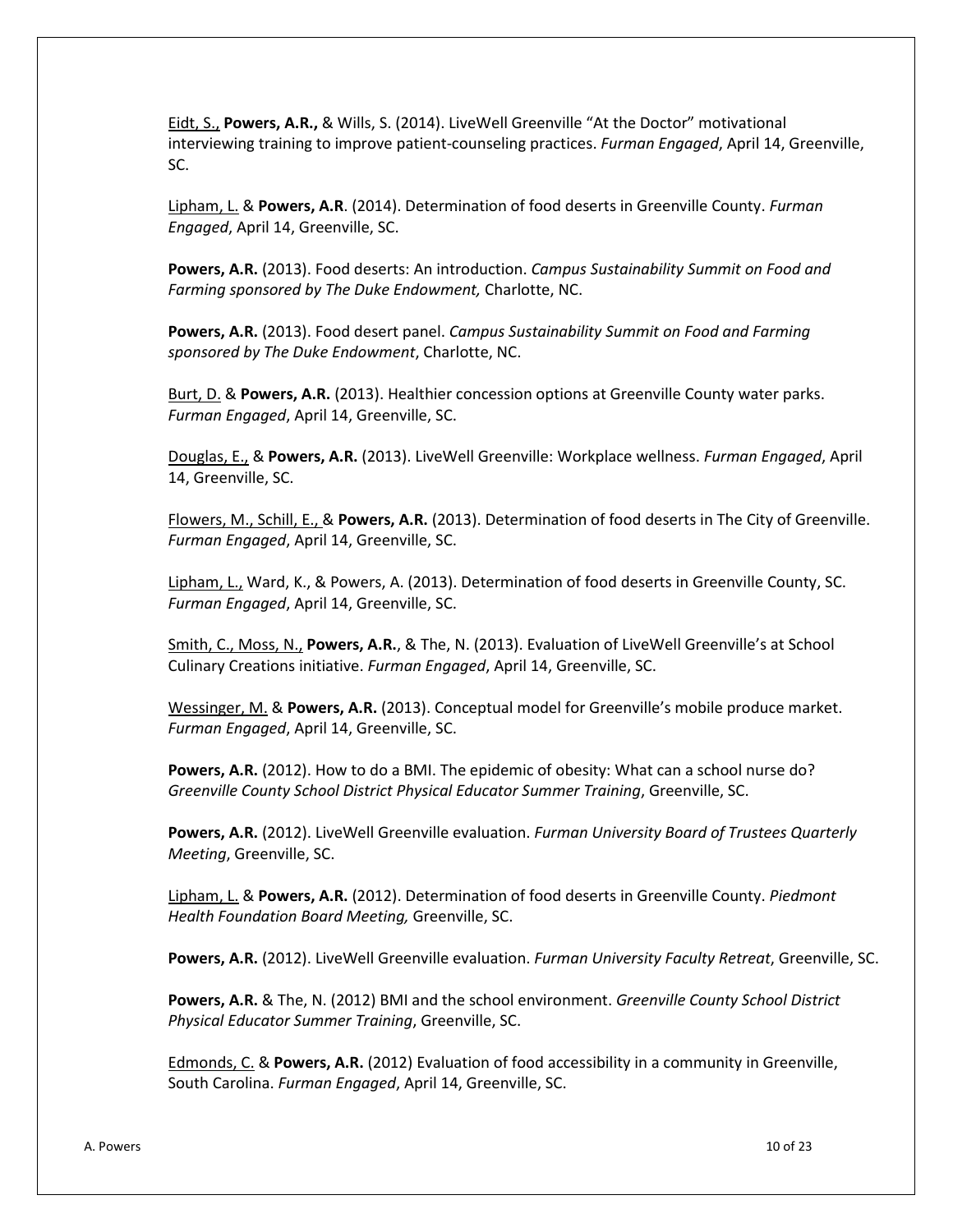Edmonds, C., Schill, B. & **Powers, A.R.** (2012) Determination of food deserts in two communities in Greenville, South Carolina. *Furman Engaged*, April 14, Greenville, SC.

**Powers, A.R.** (2011). The evolution of Gardening for Good. *Launch of Gardening for Good – Greenville's Community Garden Network*, Greenville, SC.

Cooke, A., Gunasekera, A., Byess, M., Mangum, J., & **Powers, A.R.** (2011). Comparison of purchasing choices of Supplemental Nutrition Assistance Program (SNAP) participants and non-SNAP participants. *Furman Engaged*, April 14, Greenville, SC.

Hassen, A., Lyerly, R., Mattox, J., Pearman, S., & **Powers, A.R.** (2011). Determination of food deserts in a community in Greenville County, South Carolina. *Furman Engaged*, April 14, Greenville, SC.

Splittgerber, A., Dunlap, E., & **Powers, A.R.** (2010). Improving healthy eating and active living. (2010). *Eat Smart Move More South Carolina Community Workshop*, Clemson, SC.

**Powers, A.R.** (2010). Physical Activity: A Complement to Healthy Eating. *Upstate Nutrition Consultants Spring Workshop*, Spartanburg, SC.

Carlson, M. & **Powers, A.R.** (2010). Environmental factors within the home associated with lack of physical activity in children. *Furman Engaged*, April 14, Greenville, SC.

Blankenship, B., Mackey, L., & **Powers, A.R.** (2010). Visual acuity training in softball players. *Furman Engaged*, April 14, Greenville, SC.

**Powers, A.R.** (2010). Expert Panel Member. *Active Greenville Kick-off*, Greenville, SC.

**Powers, A.R.** (2008-2010). Nutrition for Healthy, Active Students. *Furman University ROTC*, Greenville, SC.

**Powers, A.R.** (2009). Nutrition for Active Living, Concepts and Controversies. *National Strength and Conditioning Association South Carolina State Clinic*, Greenville, SC.

Perry, L. & **Powers, A.R.** (2009). Activate South Carolina's impact on weight, body mass index and physical activity participation. *Furman Engaged*, April 14, Greenville, SC.

Holmes, T., Yu, D., & **Powers, A.R.** (2009). College student awareness of energy drink ingredients, ingredient amounts and ingredient effects. *Furman Engaged*, April 14, Greenville, SC.

Cone, L., Smith, S., & **Powers, A.R.** (2009) Food purchasing choices and subsequent nutrient density of Food Stamp Program participants in Greenville, South Carolina. *Furman Engaged*, April 14, Greenville, SC.

**Powers, A.R.** (2009). Healthy Living. *Furman University Bridges to a Brighter Future Life Skills Night*, Greenville, SC.

**Powers, A.R.** (2009). Starting an effective exercise program. *Lunch and Learn Series with Greenville County Offices*, Greenville, SC.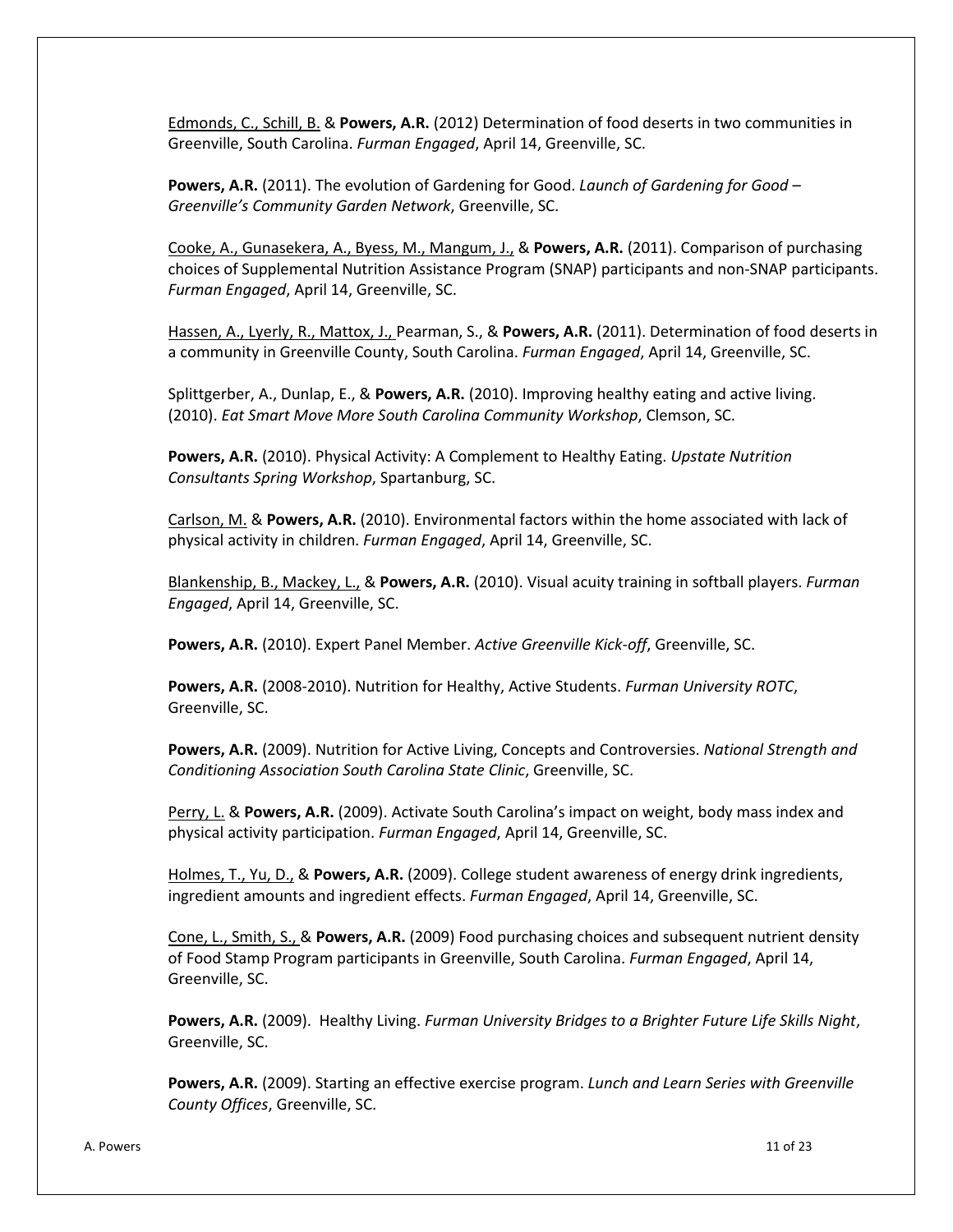**Powers, A.R.** (2009). Nutrition and supplementation for football players. *Furman University Football Team Meeting,* Greenville, SC.

**Powers, A.R.** (2008, 2009). Evening health talk speaker. *Active Greenville,* Greenville, SC.

**Powers, A.R.** (2008). Nutrition for running. *Furman Institute for Running and Scientific Training (FIRST) Running Retreat*, Greenville, SC.

**Powers, A.R.** (2008). Eating well at FU. *Alpha Kappa Alpha sorority presentation,* Greenville, SC.

**Powers, A.R.** (2008). Eating well at FU. *Delta Delta Delta sorority presentation*, Greenville, SC.

**Powers, A.R.** (2008). Healthy eating. *Fabril-Kal Health Fair*, Greenville, SC.

**Powers, A.R.** (2007). Healthy eating for firefighters. *Parker District Fire Department Presentation*, Greenville, SC.

#### **F. REPORTS AND OTHER CREATIVE WORKS**

**Powers, A.R.** & Brock, R.W. (2017). Live Well Faith Communities Pilot Protocol. *Alabama Extension Nutrition Program*, Auburn University, AL.

**Powers, A.R.** & Brock, R.W. (2017). Live Well Faith Communities Roles and Responsibilities *Alabama Extension Nutrition Program*, Auburn University, AL.

**Powers, A.R.** & Brock, R.W. (2017). Live Well Faith Communities Introduction. *Alabama Extension Nutrition Program*, Auburn University, AL.

**Powers, A.R.** & Brock, R.W. (2017). Live Well Faith Communities Action Plan. *Alabama Extension Nutrition Program*, Auburn University, AL.

Struempler, B., Parmer, S.M., Funderburk, K., **Powers, A.R.** & Dobbs, B. (2016). Road to a Healthy Alabama Annual Report FY16. *Alabama SNAP-Ed*, Auburn University, AL.

**Powers, A.R.** (2016). Good Choice Backpacks. *Alabama SNAP-Ed*, Auburn University, AL.

**Powers, A.R.** (2016). Policy, System and Environmental Change Action Plan and Report. *Alabama SNAP-Ed*, Auburn University, AL.

**Powers, A.R.** (2016). Policy, System and Environmental Change Steps for Success. *Alabama SNAP-Ed*, Auburn University, AL.

**Powers, A.R.** (2016). Policy, System and Environmental Change Strategies. *Alabama SNAP-Ed*, Auburn University, AL.

**Powers, A.R.** (2016). Policy, System and Environmental Change Overview. *Alabama SNAP-Ed*, Auburn University, AL.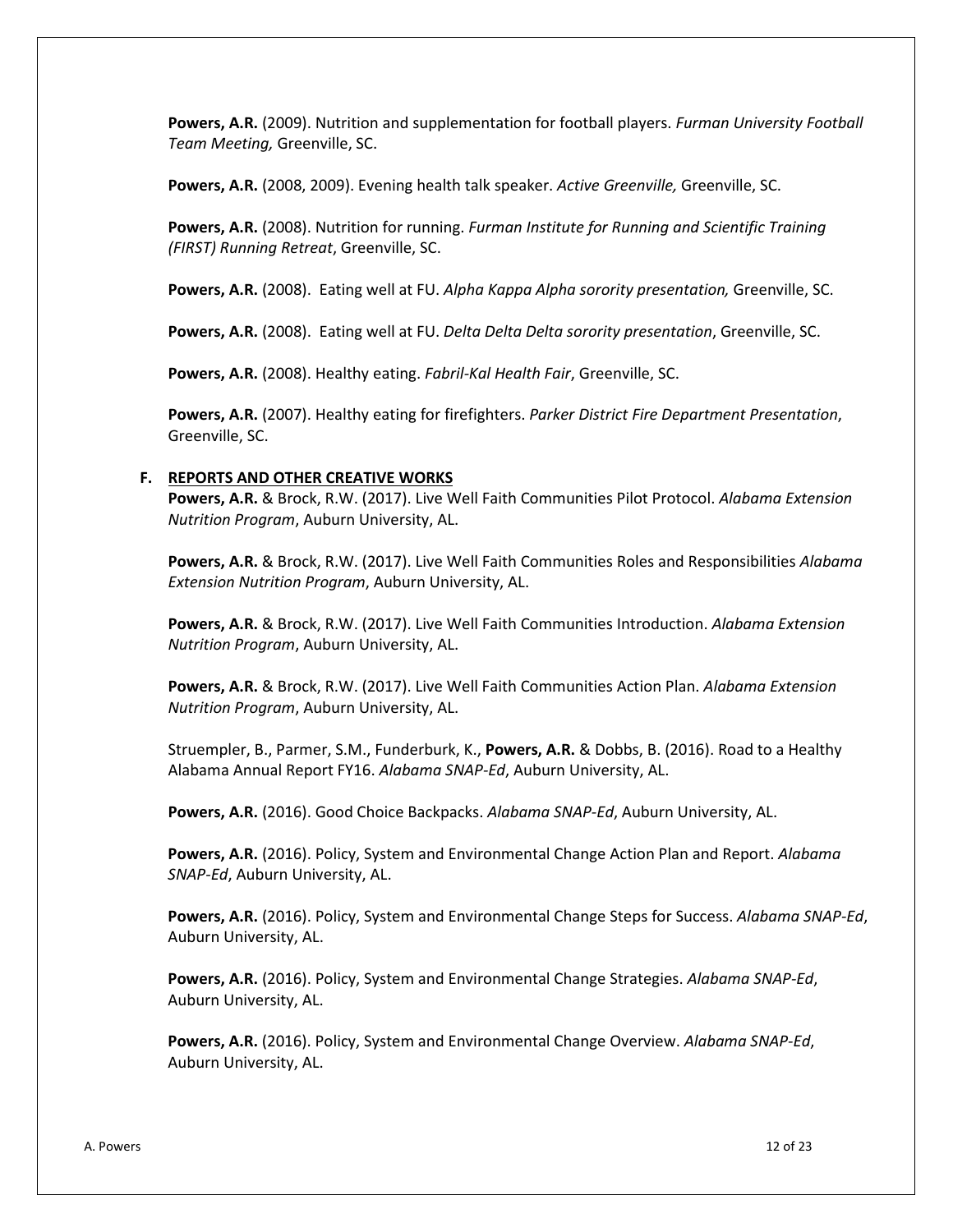Fair, M.L., Campbell, C., **Powers, A.R.**, Puckett, C., & Wills, S. (2015). Greenville County School District School Health Policies and Practices Study (SHPPS) findings. *LiveWell Greenville*, Greenville, SC.

Fair, M.L., **Powers, A.R.**, Puckett, C., & Wills, S. (2015). Greenville County School District School Health Index and school goals report. *LiveWell Greenville*, Greenville, SC.

Stratton, J.P., Newbold, S., Horner, N., Fair, M.L., Burt, D., **Powers, A.R.,** & Wills, S. (2015). Rhino Concessions: LiveWell on the Menu site report. *LiveWell Greenville*, Greenville, SC.

Toto, M., Fair, M.L., Hughey, S.M., **Powers, A.R.**, & Wills, S. (2015). Park Hop 2015. *LiveWell Greenville*, Greenville, SC.

Toto, M., Fair, M.L., Hughey, S.M., **Powers, A.R**., & Wills, S. (2015). Park Hop 2014. *LiveWell Greenville*, Greenville, SC.

Slining, M.M., Thurston, C., Price, C., Gibson, L., **Powers, A.R.**, & Wills, S. (2015). LiveWell Greenville Faith-Based Assessment Report – Allen Temple AME. Report from Congregational Health Needs and Interests Survey. *LiveWell Greenville*, Greenville, SC.

Slining, M.M., Thurston, C., Price, C., Gibson, L., **Powers, A.R.**, & Wills, S. (2015). LiveWell Greenville Faith-Based Assessment Report – Israel Metropolitan CME. Report from Congregational Health Needs and Interests Survey. *LiveWell Greenville*, Greenville, SC.

Slining, M.M., Thurston, C., Price, C., Gibson, L., **Powers, A.R.**, & Wills, S. (2015). LiveWell Greenville Faith-Based Assessment Report – Community Mission Baptist Church. Report from Congregational Health Needs and Interests Survey. *LiveWell Greenville*, Greenville, SC.

Slining, M.M., Thurston, C., Price, C., Gibson, L., **Powers, A.R.**, & Wills, S. (2015). LiveWell Greenville Faith-Based Assessment Report – Nicholtown Missionary Baptist Church. Report from Congregational Health Needs and Interests Survey. *LiveWell Greenville*, Greenville, SC.

Fair, M.L., Hughey, S.M., **Powers, A.R**., & Wills, S. (2014). Park Hop 2013. *LiveWell Greenville*, Greenville, SC.

**Powers, A.R.,** The, N.S., Stevens, D., Kinderknecht, K., & Wills, S. (2014). Greenville County youth weight status: Spring 2014. *LiveWell Greenville*, Greenville, SC.

Slining, M.M., Thurston, C., Price, C., Gibson, L., **Powers, A.R.**, & Wills, S. (2014). LiveWell Greenville Faith-Based Assessment Report – Shady Grove Church. Report from Congregational Health Needs and Interests Survey. *LiveWell Greenville*, Greenville, SC.

Slining, M.M., Thurston, C., Price, C., Gibson, L., **Powers, A.R.**, & Wills, S. (2014). LiveWell Greenville Faith-Based Assessment Report – Springfield Baptist Church. Report from Congregational Health Needs and Interests Survey. *LiveWell Greenville*, Greenville, SC.

The, N.S., Stevens, D., **Powers, A.R.**, & Wills, S. (2013). Greenville County youth weight status: Spring 2013. *LiveWell Greenville*, Greenville, SC.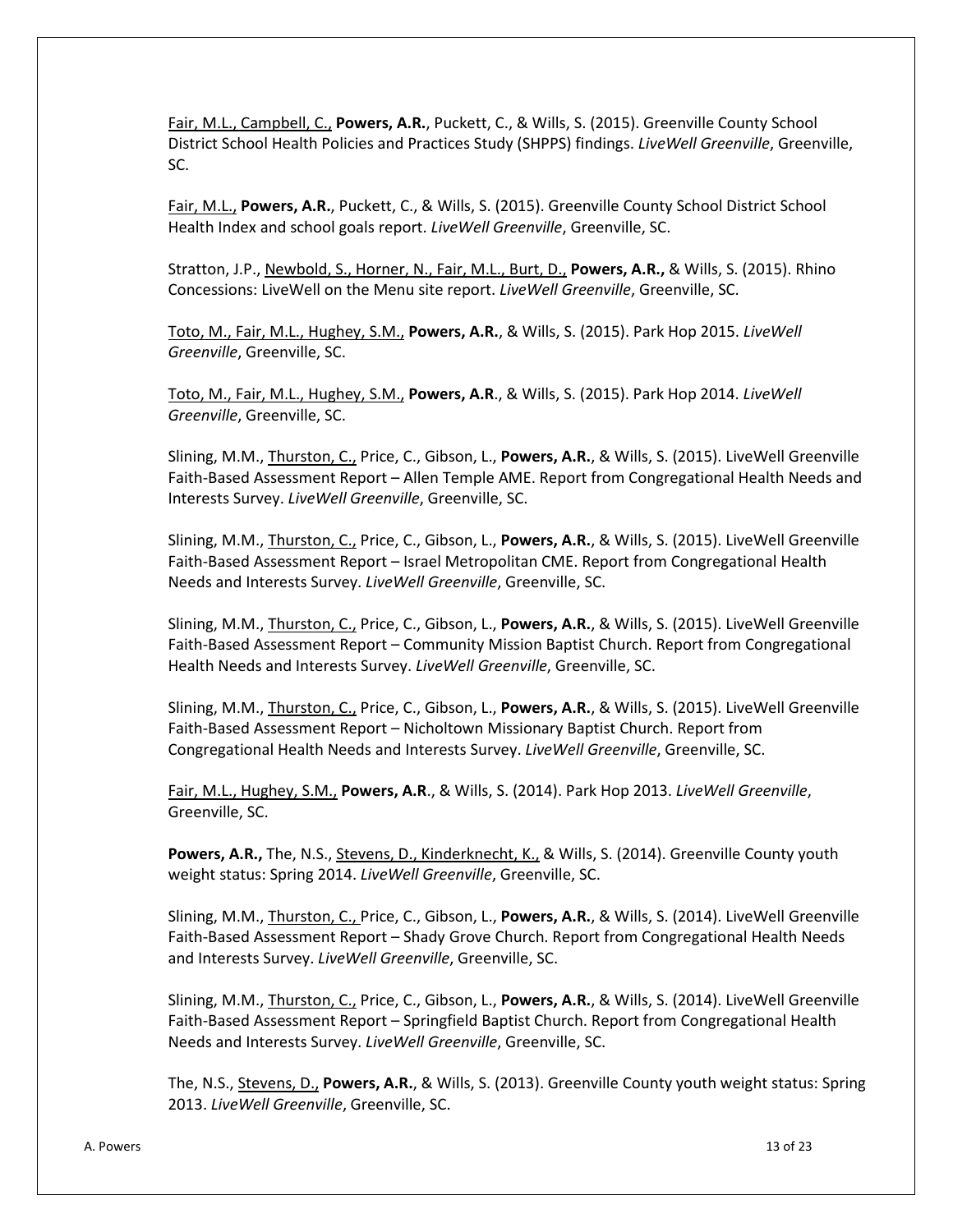Eidt, S. & **Powers, A.R.** (2013). LiveWell Greenville at the Doctor motivational interviewing training report. *LiveWell Greenville,* Greenville, SC.

Powers, A.R. & Beam, M.C. (2011). LiveWell healthy out of school provider assessment findings. Report from modified Nutrition and Physical Activity Self-Assessment for Child Care in all pilot out of school facilities. *LiveWell Greenville*, Greenville, SC.

Powers, A.R. & Beam, M.C. (2011). LiveWell healthy out of school provider assessment findings for City of Greenville. Report from modified Nutrition and Physical Activity Self-Assessment for Child Care in pilot out of school facilities operated by the City of Greenville. *LiveWell Greenville*, Greenville, SC.

Powers, A.R. & Beam, M.C. (2011). LiveWell healthy out of school provider assessment findings. Report from modified Nutrition and Physical Activity Self-Assessment for Child Care for each pilot out of school facility (n=9). *LiveWell Greenville*, Greenville, SC.

**Powers, A.R.** (2011). LiveWell Greenville Faith-Based Assessment Report – Long Branch Baptist Church. Report from Congregational Health Needs and Interests Survey at pilot faith-based congregation. *LiveWell Greenville*, Greenville, SC.

**Powers, A.R.** (2011). LiveWell Greenville Faith-Based Assessment Report – Youth at Long Branch Baptist Church. Report from Youth Health Needs and Interests Survey at pilot faith-based congregation. *LiveWell Greenville*, Greenville, SC.

Powers, A.R., Lyerly, R., Manley, M., Hassen, A., & Mattox, J. (2011). Sterling's nutrition environment. Report from Nutrition Environment Measures Survey (NEMS) in Sterling. *LiveWell Greenville*, Greenville, SC.

**Powers, A.R.**, Lyerly, R., Manley, M., Hassen, A., & Mattox, J. (2011). Nicholtown's nutrition environment. Report from Nutrition Environment Measures Survey (NEMS) in Nicholtown. *LiveWell Greenville*, Greenville, SC.

**Powers, A.R.**, Lyerly, R., & Manley, M., (2011). Walking and biking in Sterling. Report from Walking and Biking Suitability Assessment (WABSA) in Sterling. *LiveWell Greenville*, Greenville, SC.

**Powers, A.R.**, Lyerly, R., & Manley, M., (2011). Walking and biking in Nicholtown. Report from Walking and Biking Suitability Assessment (WABSA) in Nicholtown. *LiveWell Greenville*, Greenville, SC.

**Powers, A.R.**, Lyerly, R., & Manley, M., (2011). The state of health in Sterling. Report from Sterling community health assessment, Nutrition Environment Measures Survey (NEMS) and Walking and Biking Suitability Assessment (WABSA) in Sterling. *LiveWell Greenville*, Greenville, SC.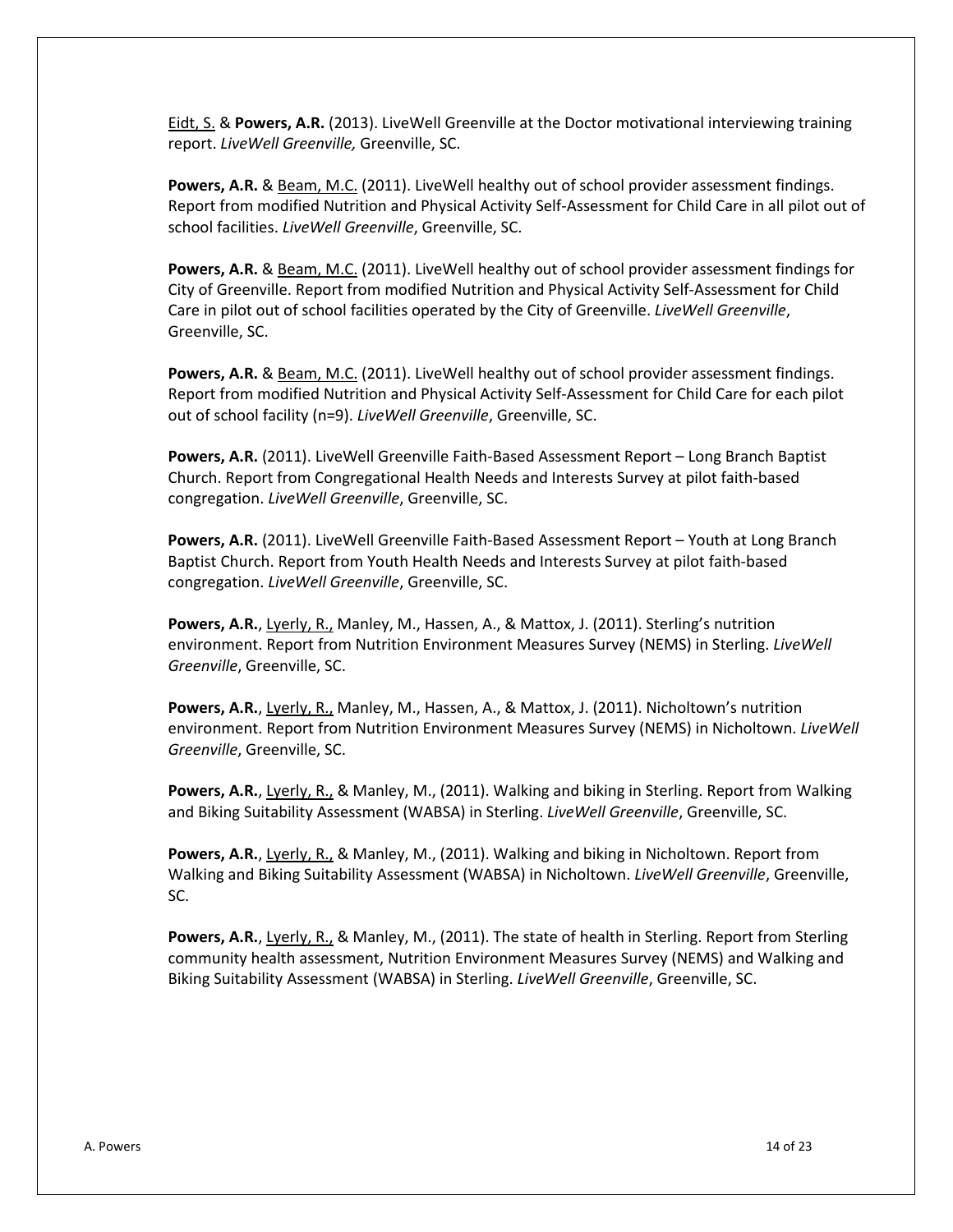# **G. GRADUATE STUDENTS**

|    | <b>NAME</b>                                 | <b>DEGREE</b>                                                                                                                                                                                                                            | <b>YEAR</b>  | <b>CURRENT POSITION</b> |
|----|---------------------------------------------|------------------------------------------------------------------------------------------------------------------------------------------------------------------------------------------------------------------------------------------|--------------|-------------------------|
|    | Krysta Kellegrew<br><b>Committee Member</b> | M.S.                                                                                                                                                                                                                                     | 2016-Present |                         |
| Н. | <b>GRANTSMANSHIP</b>                        |                                                                                                                                                                                                                                          |              |                         |
|    | May 2017                                    | Culture of Health Partnership Grant: \$70,000<br>Funding agency: Cooperative Extension System - Robert Wood Johnson<br>Foundation<br>Project: Alabama Cooperative Extension System Culture of Health Initiative<br>Submitted for funding |              |                         |
|    | August 2015                                 | Food and Farming Grant: \$25,000<br>Funding agency: The Duke Endowment<br>Project: LiveWell Greenville Fellows Program<br>Time period: August 2015 - May 2016                                                                            |              |                         |
|    | <b>June 2015</b>                            | Pelham Medical Center Grant: \$5,000<br>Funding agency: Pelham Medical Center<br>Project: LiveWell Greenville Park Hop<br>Time period: June 2015                                                                                         |              |                         |
|    | January 2015                                | Greenville County Grant: \$55,000<br>Funding agency: Greenville County, South Carolina<br>Project: LiveWell Greenville Initiatives<br>Time period: January 2015 - December 2015                                                          |              |                         |
|    | January 2015                                | Piedmont Health Foundation Grant: \$40,000<br>Funding agency: Piedmont Health Foundation<br>Project: LiveWell Greenville Initiatives<br>Time period: January 2015 - December 2015                                                        |              |                         |
|    | January 2015                                | Jolley Foundation Grant: \$35,000<br>Funding agency: Jolley Foundation<br>Project: LiveWell Greenville Schools Initiatives<br>Time period: January 2015 - December 2015                                                                  |              |                         |
|    | January 2015                                | YMCA of Greenville Grant: \$35,000<br>Funding agency: YMCA of Greenville<br>Project: LiveWell Greenville Initiatives<br>Time period: January 2015 - December 2015                                                                        |              |                         |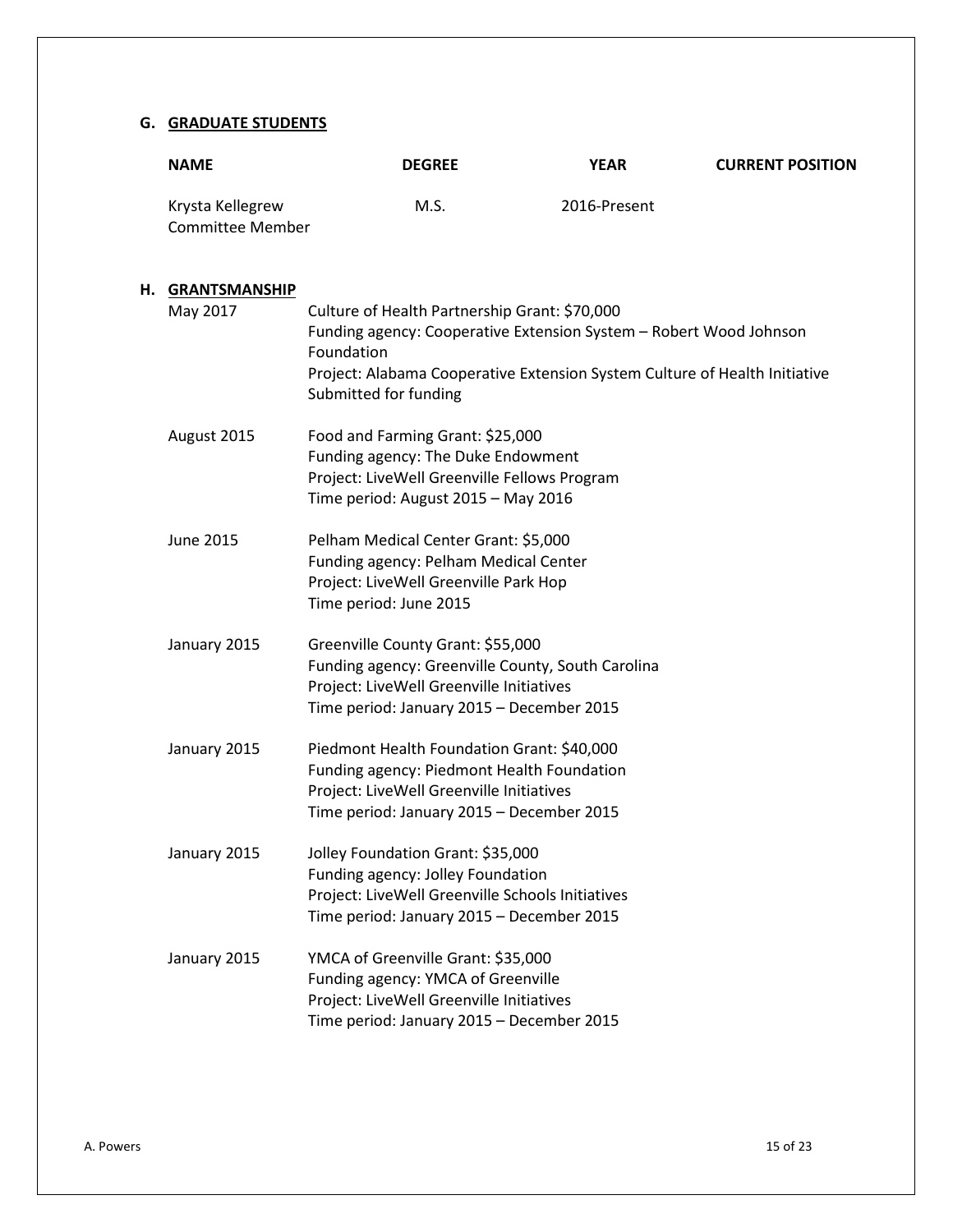| January 2015     | ScanSource Grant: \$30,000<br>Funding agency: ScanSource<br>Project: LiveWell Greenville Initiatives<br>Time period: January 2015 - December 2015                                                                                        |
|------------------|------------------------------------------------------------------------------------------------------------------------------------------------------------------------------------------------------------------------------------------|
| January 2015     | Daniel Mickel Foundation Grant: \$25,000<br>Funding agency: Daniel Mickel Foundation<br>Project: LiveWell Greenville Out of School Time and Schools Initiatives<br>Time period: January 2015 - December 2015                             |
| January 2015     | Building Opportunities in Out of School Time Grant: \$20,000<br>Funding agency: Building Opportunities in Out of School Time<br>Project: LiveWell Greenville Out of School Time Initiatives<br>Time period: January 2015 - December 2015 |
| January 2015     | Greenville Health System Grant: \$10,000<br>Funding agency: Greenville Health System<br>Project: LiveWell Greenville Initiatives<br>Time period: January 2015 - December 2015                                                            |
| January 2015     | Bon Secours St. Francis Health System Grant: \$10,000<br>Funding agency: Bon Secours St. Francis Health System<br>Project: LiveWell Greenville Initiatives<br>Time period: January 2015 - December 2015                                  |
| September 2014   | Partnerships to Improve Community Health Grant: \$1.4 million<br>Funding agency: Centers for Disease Control and Prevention<br>Project: LiveWell At Play and At Mealtime Initiatives<br>Time period: September 2014 - September 2016     |
| <b>June 2014</b> | National Parks and Recreation Association Grant: \$3,000<br>Funding agency: National Parks and Recreation Association<br>Project: LiveWell Greenville Park Hop<br>Time period: Summer 2014                                               |
| January 2014     | YMCA of Greenville Grant: \$55,000<br>Funding agency: YMCA of Greenville<br>Project: LiveWell Greenville Initiatives<br>Time period: January 2014 - December 2014                                                                        |
| January 2014     | Piedmont Health Foundation Grant: \$43,200<br>Funding agency: Piedmont Health Foundation<br>Project: LiveWell Greenville Initiatives<br>Time period: January 2014 - December 2014                                                        |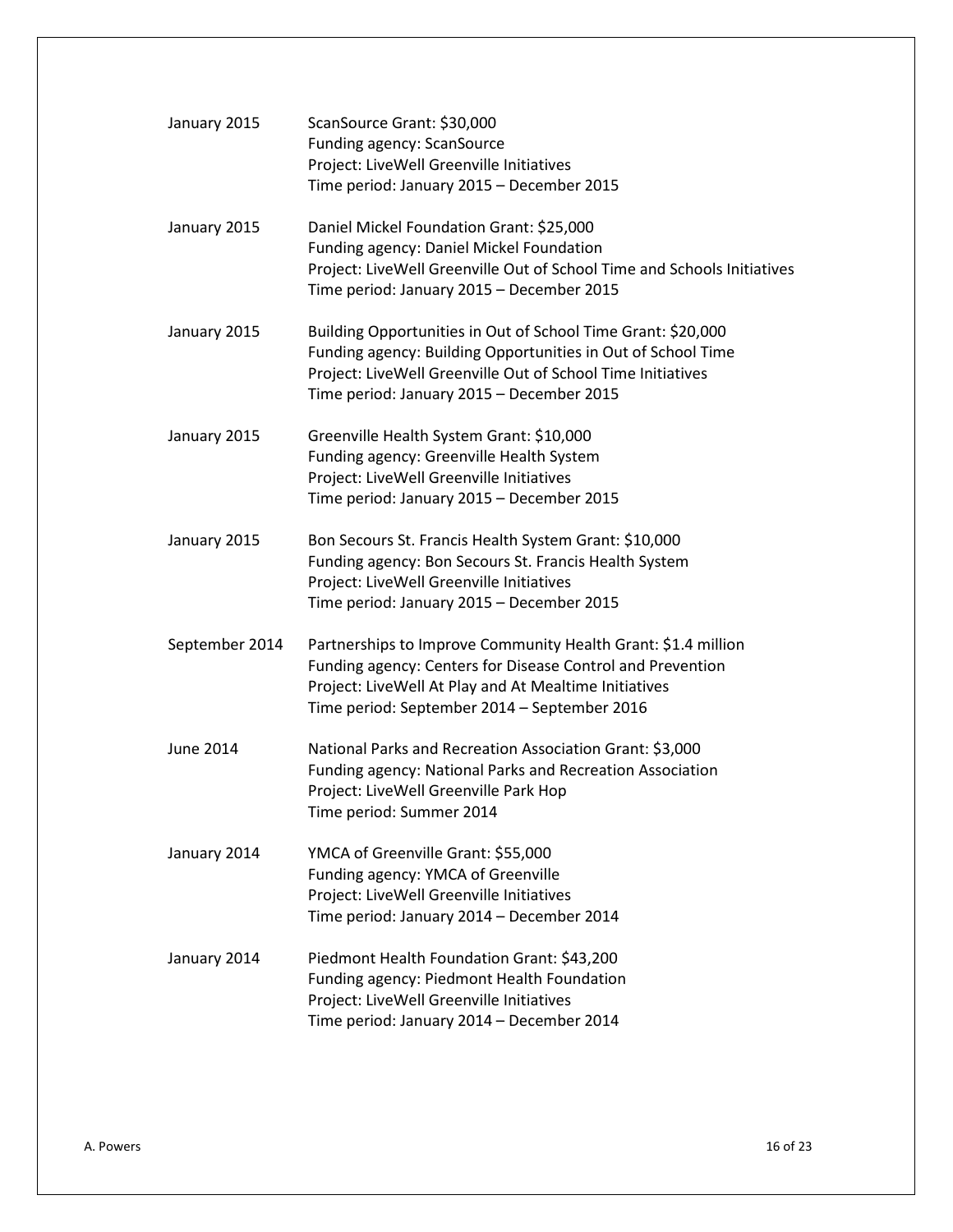| January 2014   | Blue Cross Blue Shield Grant: \$37,000<br>Funding agency: Blue Cross Blue Shield Foundation of South Carolina<br>Project: Healthy Neighborhoods Project<br>Time period: January 2014 - June 2015                                                                    |
|----------------|---------------------------------------------------------------------------------------------------------------------------------------------------------------------------------------------------------------------------------------------------------------------|
| January 2014   | ScanSource Grant: \$30,000<br>Funding agency: ScanSource<br>Project: LiveWell Greenville Initiatives<br>Time period: January 2014 - December 2014                                                                                                                   |
| June 2013      | National Parks and Recreation Association Grant: \$7,000<br>Funding agency: National Parks and Recreation Association<br>Project: LiveWell Greenville and New Impact Parks Prescription<br>Time Period: June 2013 - May 2014                                        |
| January 2013   | YMCA of Greenville Grant: \$55,000<br>Funding agency: YMCA of Greenville<br>Project: LiveWell Greenville Initiatives<br>Time period: January 2013 - December 2013                                                                                                   |
| January 2013   | Piedmont Health Foundation Grant: \$40,000<br>Funding agency: Piedmont Health Foundation<br>Project: LiveWell Greenville Initiatives<br>Time period: January 2013 - December 2013                                                                                   |
| January 2013   | Daniel Mickel Foundation Grant: \$10,000<br>Funding agency: Daniel Mickel Foundation<br>Project: LiveWell Greenville At School Initiative<br>Time period: January 2013 - December 2013                                                                              |
| January 2013   | Greenville Health System Grant: \$10,000<br>Funding agency: Greenville Health System<br>Project: LiveWell Greenville Initiatives<br>Time period: January 2013 – December 2013                                                                                       |
| September 2012 | Community Transformation Grant Small Communities Program: \$1.95 million<br>Funding agency: Centers for Disease Control and Prevention<br>Project: LiveWell Greenville Healthy Schools and Out of School Initiative<br>Time period: September 2012 - September 2014 |
| August 2012    | Food and Farming Grant: \$5,326<br>Funding agency: The Duke Endowment<br>Project: Determination of food deserts in the County of Greenville<br>Time period: August 2012 - May 2013                                                                                  |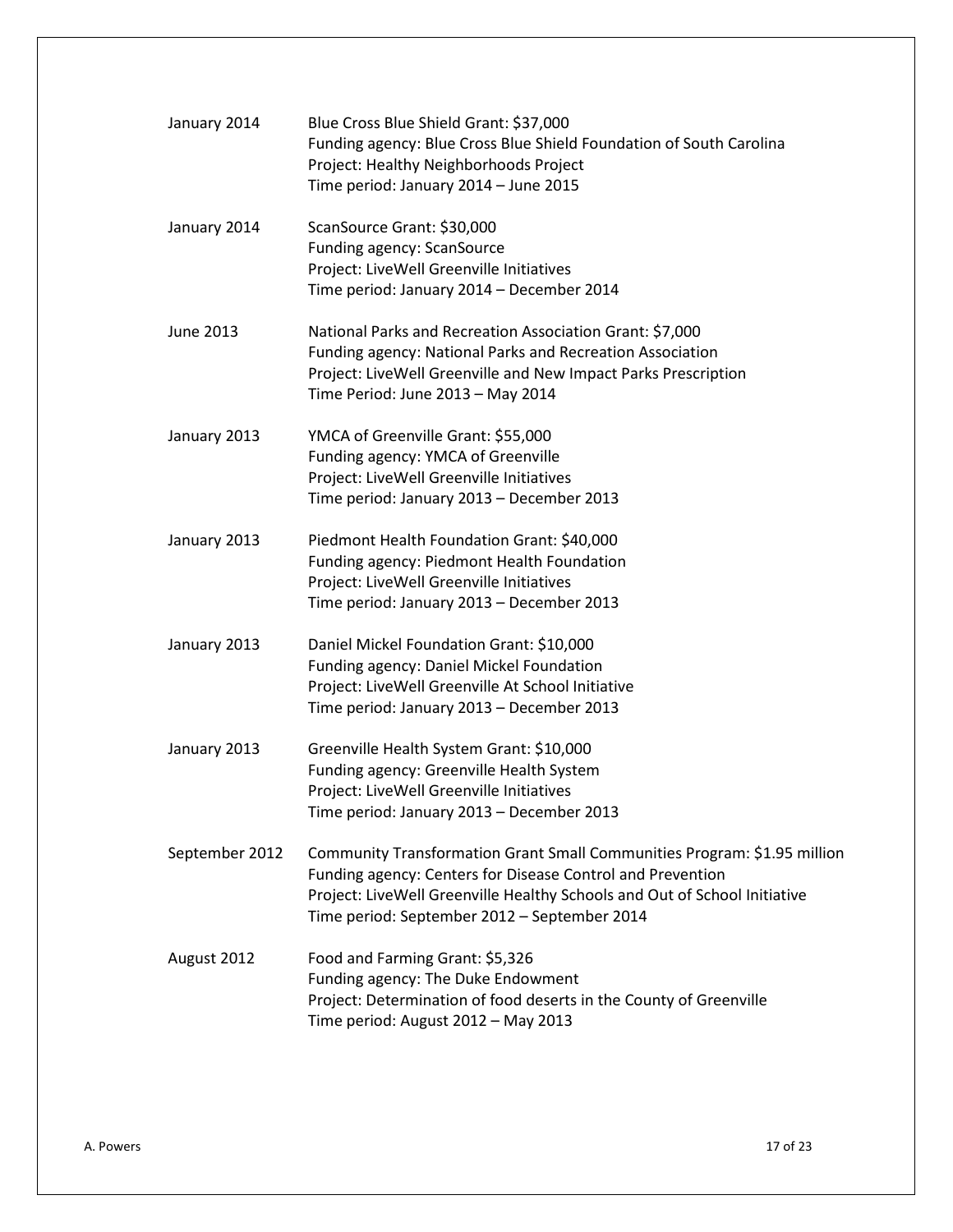| June 2012    | Piedmont Health Foundation Grant: \$34,500<br>Funding agency: Piedmont Health Foundation<br>Project: BMI and school nutrition environment study 2012 - 2013<br>Time period: June 2012 - June 2013                                     |
|--------------|---------------------------------------------------------------------------------------------------------------------------------------------------------------------------------------------------------------------------------------|
| January 2012 | Healthy South Carolina Grant: \$95,000<br>Funding agency: Eat Smart Move More South Carolina<br>Project: LiveWell Greenville Healthy Schools, Out of School and Workplace<br>Initiatives<br>Time period: January 2012 - December 2013 |
| January 2012 | Daniel Mickel Foundation Grant: \$10,000<br>Funding agency: Daniel Mickel Foundation Grant<br>Project: LiveWell at Worship Initiative<br>Time period: January 2012 - December 2012                                                    |
| January 2012 | Piedmont Health Foundation Grant: \$9,000<br>Funding agency: Piedmont Health Foundation<br>Project: Healthier concession options in Greenville County waterparks<br>Time period: January 2012 - December 2012                         |
| January 2012 | Piedmont Health Foundation Grant: \$6,890<br>Funding agency: Piedmont Health Foundation<br>Project: Determination of food deserts in the City of Greenville<br>Time period: January 2012 - December 2012                              |
| January 2012 | Community Foundation Grant: \$5,000<br>Funding agency: Community Foundation Grant<br>Project: LiveWell at Worship Initiative<br>Time period: January 2012 - December 2012                                                             |
| August 2011  | Pioneering Healthy Communities Grant: \$20,000<br>Funding agency: YMCA of USA<br>Project: LiveWell Out of School Initiative<br>Time period: August 2011 - July 2012                                                                   |
| June 2011    | Eat Smart Move More South Carolina Grant: \$8,000<br>Funding agency: Eat Smart Move More South Carolina<br>Project: Pediatric BMI screening training<br>Time period: Summer 2011                                                      |
| June 2011    | United Healthcare Grant: \$8,350<br>Funding agency: United Healthcare<br>Project: LiveWell Near You Maps<br>Time period: Summer 2011                                                                                                  |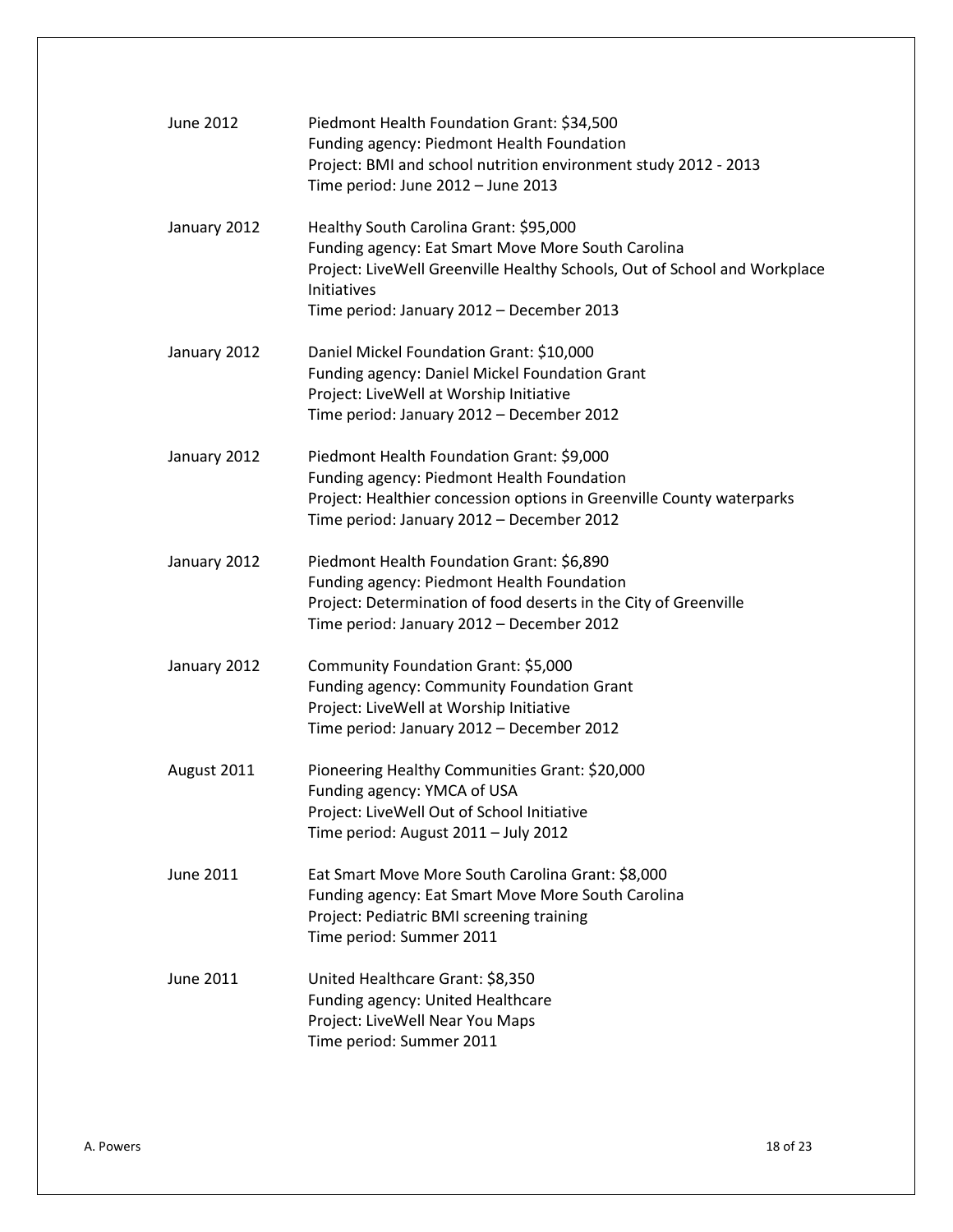| January 2011  | Piedmont Healthcare Foundation Grant: \$75,000<br>Funding agency: Piedmont Healthcare Foundation<br>Project: LiveWell Greenville Initiatives<br>Time period: January 2011-December 2011                                 |
|---------------|-------------------------------------------------------------------------------------------------------------------------------------------------------------------------------------------------------------------------|
| January 2011  | YMCA of Greenville Grant: \$55,000<br>Funding agency: YMCA of Greenville<br>Project: LiveWell Greenville Initiatives<br>Time period: January 2011-December 2011                                                         |
| January 2011  | Greenville Health System Grant: \$55,000<br>Funding agency: Greenville Health System<br>Project: LiveWell Greenville Initiatives<br>Time period: January 2011-December 2011                                             |
| January 2011  | Greenville County Recreation District: \$6,000<br>Funding agency: Greenville County Recreation District<br>Project: LiveWell Greenville At Play Initiatives<br>Time period: January 2011-December 2011                  |
| December 2009 | Healthy Kids, Healthy Communities Grant: \$360,000<br>Funding agency: Robert Wood Johnson Foundation<br>Project: Activate Greenville: Environmental and Policy Initiative<br>Time period: December 2009 - December 2013 |
| June 2008     | IDeA Network for Biomedical Research Excellence Award: \$18,500<br>Funding agency: National Institutes of Health<br>Project: Activate South Carolina program evaluation<br>Time period: Summer 2008                     |

## **I. PROFESSIONAL SERVICE ACTIVITIES**

| <b>National</b> |                                                                                                                                          |
|-----------------|------------------------------------------------------------------------------------------------------------------------------------------|
| 2014-2016       | <b>Reviewer</b><br>Undergraduate Journal of Service Learning and Community-Based Research<br>Journal of Nutrition Education and Behavior |
| 2014            | <b>Abstract Reviewer</b><br>American Public Health Association                                                                           |
| 2008-2010       | <b>Abstractor</b><br>Nutrition Evidence Library<br>USDA Center for Nutrition Policy and Promotion                                        |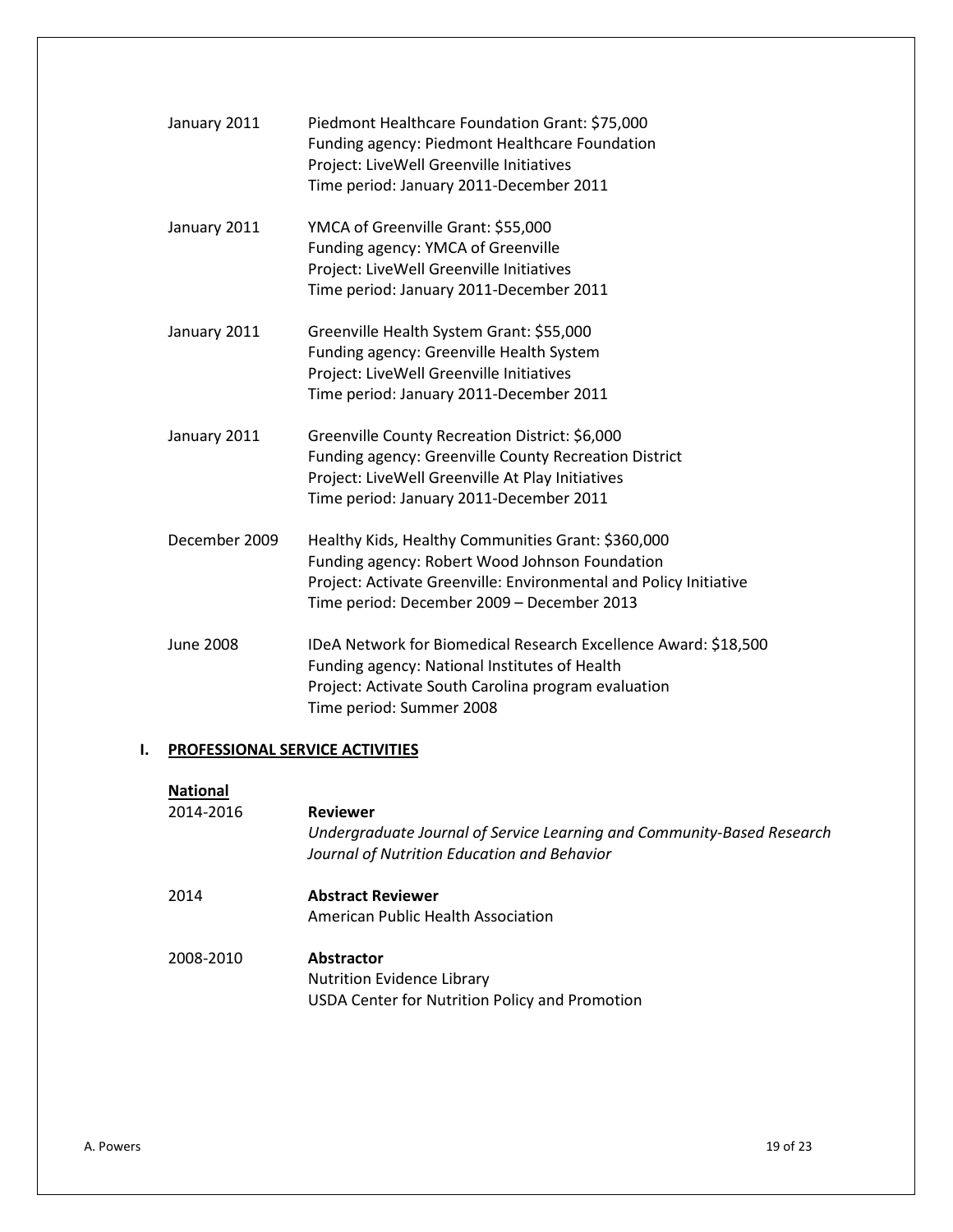| <b>State</b>   |                                                                                                                                                                                                 |
|----------------|-------------------------------------------------------------------------------------------------------------------------------------------------------------------------------------------------|
| 2016 - Present | <b>Task Force Member</b><br>End Child Hunger in Alabama                                                                                                                                         |
| 2015           | <b>Advisory Board Member</b><br>South Carolina Behavioral Risk Factor Surveillance System<br>Working Well South Carolina                                                                        |
| $2014 - 2016$  | <b>Advisory Team Member</b><br><b>Evaluation Team</b><br>SCale Down (South Carolina's Obesity Prevention Plan)                                                                                  |
| Local          |                                                                                                                                                                                                 |
| 2012 - 2015    | <b>Core Team Member</b><br><b>Community Health Needs Assessment</b><br>Bon Secours St. Francis Health System                                                                                    |
| 2009-2012      | <b>Facilitator</b><br>Access to Healthy Foods Workgroup<br>LiveWell Greenville                                                                                                                  |
| $2009 - 2012$  | <b>Advisory Team Member</b><br>Leadership Team<br>LiveWell Greenville                                                                                                                           |
| $2009 - 2011$  | <b>Facilitator</b><br>Gardening for Good Planning Team<br>LiveWell Greenville<br><b>Greenville Forward</b>                                                                                      |
| $2009 - 2011$  | <b>Higher Education Representative</b><br>Action Communities for Health, Innovation and Environmental Change<br>(ACHIEVE) for Greenville County<br><b>Greenville County Recreation District</b> |
| $2009 - 2010$  | <b>Evaluation Team Member</b><br><b>Health and Wellness Task Force</b><br><b>Sterling Phoenix League</b>                                                                                        |
| $2008 - 2009$  | <b>Advisory Team Member</b><br><b>Health and Wellness Task Force</b><br><b>Sterling Phoenix League</b>                                                                                          |
| $2008 - 2009$  | <b>Healthy Eating and Active Living Consultant</b><br><b>Sterling Teaching Our Children Holistically (TORCH)</b><br><b>Sterling Community After School Program</b>                              |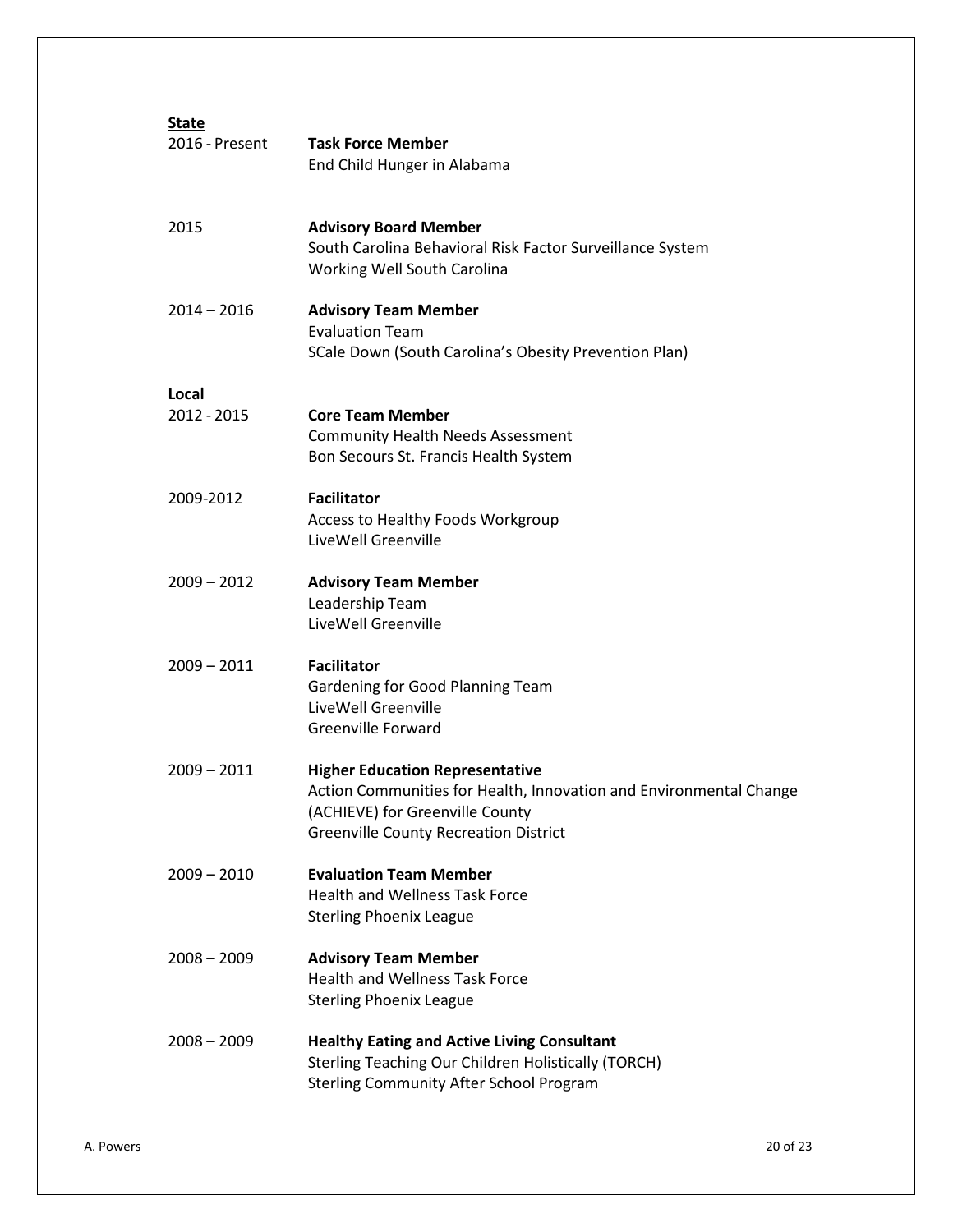| $2007 - 2011$                      | <b>Advisory Board Member</b><br><b>Health and Wellness Task Force</b><br><b>Greenville Forward</b>                              |
|------------------------------------|---------------------------------------------------------------------------------------------------------------------------------|
| $2007 - 2009$                      | <b>Evaluation Coordinator</b><br><b>Activate Greenville</b><br>Furman University, Greenville Healthy System, YMCA of Greenville |
| <b>University</b><br>$2015 - 2016$ | <b>Member</b><br><b>Admissions Committee</b>                                                                                    |
| $2012 - 2015$                      | <b>Member</b><br>Sexual Harassment and Rape Prevention Committee                                                                |
| $2012 - 2013$                      | <b>Advisor</b><br><b>Summer Orientation</b>                                                                                     |
| $2011 - 2016$                      | <b>Member</b><br><b>University Discipline Committee</b>                                                                         |
| $2011 - 2013$                      | <b>Faculty Host</b><br>Pre-Orientation Program                                                                                  |
| 2011                               | <b>Chair</b><br>New Student Registration Consultants<br><b>Academic Records</b>                                                 |
| $2009 - 2011$                      | <b>Consultant</b><br>New Student Registration Consultants                                                                       |
| 2009                               | <b>Mentor</b><br>Bridges to a Brighter Future Student Research Assistant                                                        |
| 2009                               | Participant<br>Associated Colleges of the South Teaching and Learning Workshop                                                  |
| $2008 - 2011$                      | <b>Member</b><br>Individualized Curriculum Committee                                                                            |
| $2008 - 2016$                      | <b>Advisor and Sponsor</b><br>Furman Advantage Research Assistants and Interns                                                  |
| $2008 - 2016$                      | <b>Advisor</b><br><b>Health Science Majors</b>                                                                                  |
| $2008 - 2016$                      | <b>Advisor</b><br><b>Incoming Students</b>                                                                                      |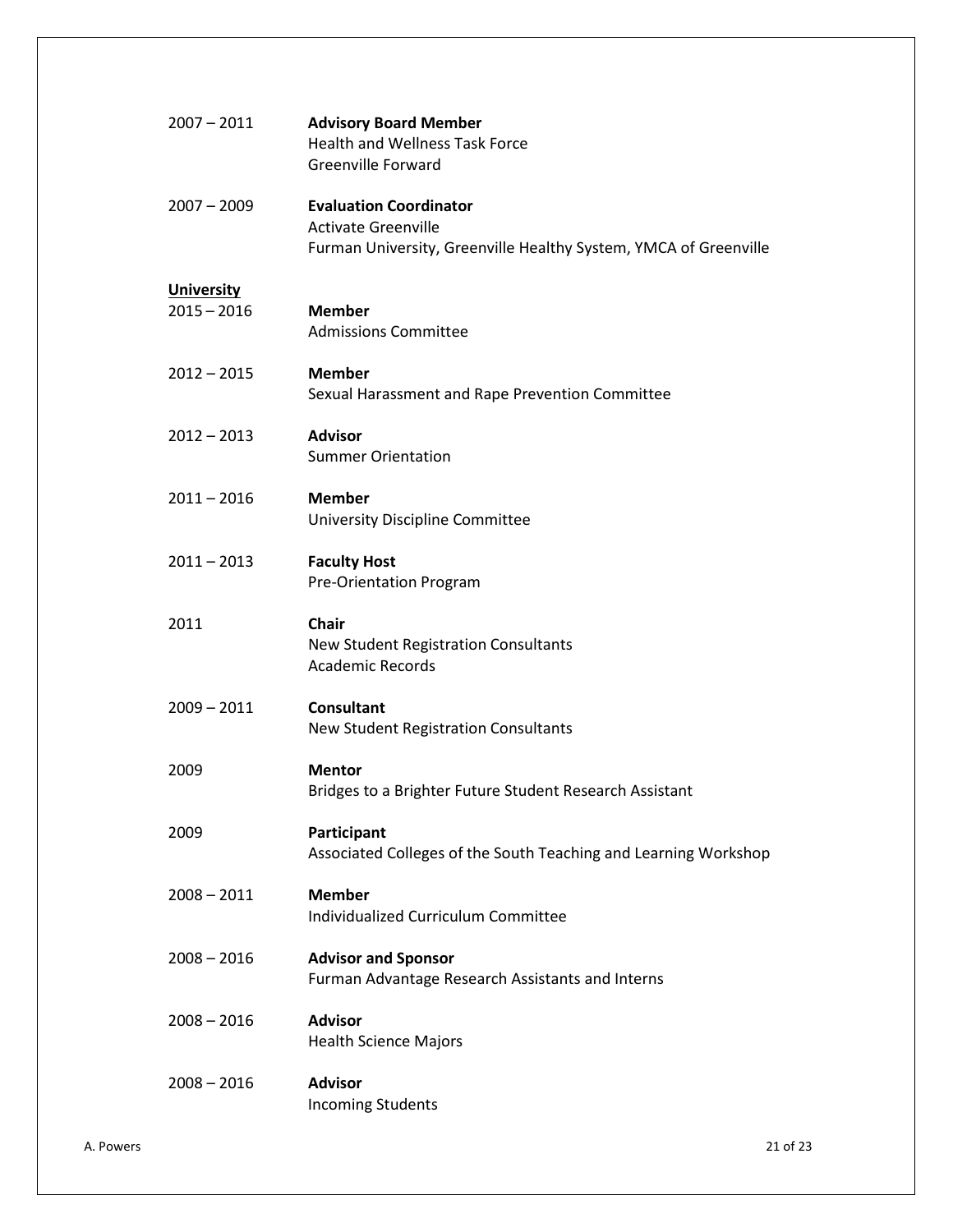### **Department**

| 2008 – 2016 | Member                       |
|-------------|------------------------------|
|             | <b>Scholarship Committee</b> |

2007 – 2015 **Faculty Advisor** Health Sciences Club

#### **J. PROFESSIONAL ASSOCIATIONS**

| 2016 - Present | National Extension Association of Family and Consumer Sciences |
|----------------|----------------------------------------------------------------|
| 2016 - Present | Association of SNAP Nutrition Education Administrators         |
| $2012 - 2016$  | American Public Health Association                             |
| $2009 - 2016$  | Council on Undergraduate Research                              |
| 2009 – Present | Society of Nutrition Education and Behavior                    |

#### **K. TEACHING RESPONSIBILITIES**

| <b>FYS 1207</b> | In Sickness and In Wealth: Health Policy for All |
|-----------------|--------------------------------------------------|
|                 | First Year Seminar                               |
|                 | <b>General Education Requirement</b>             |
|                 | Course development                               |
|                 | <b>Furman University</b>                         |
| <b>HSC 101</b>  | <b>Wellness Concepts</b>                         |

General Education Requirement Furman University

- HSC 201 **Research and Evaluation in Health Sciences** Health Sciences Core Requirement Course revision Furman University
- HSC 315 **Fundamentals of Nutrition** Health Sciences Elective Furman University
- HSC 415 **Advanced Nutrition Principles** Health Sciences Elective Course development Furman University
- HSC 501 **Independent Research** Health Sciences Elective Furman University

# HSC 505 **Structured Internship** Health Sciences Elective Furman University